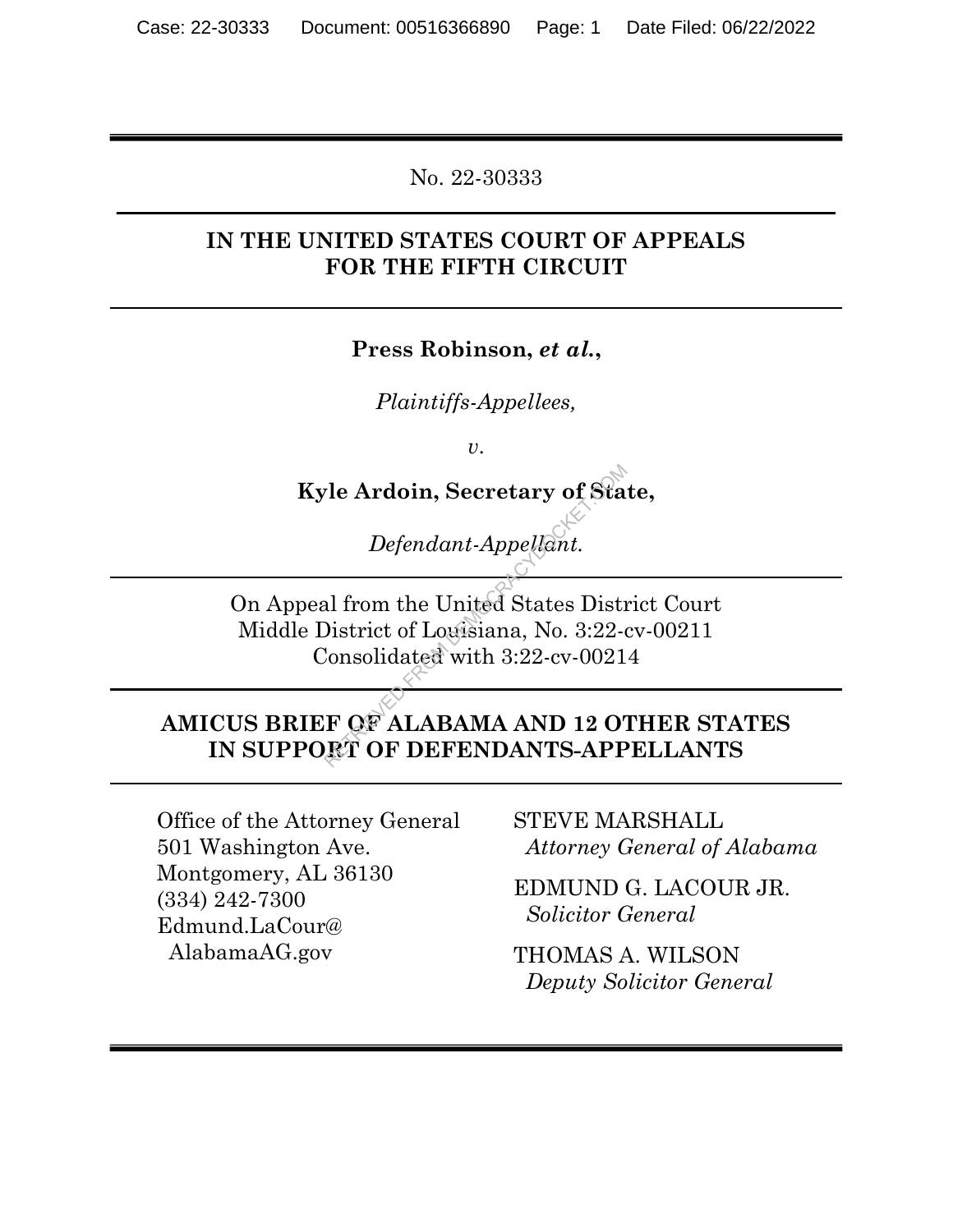# TABLE OF CONTENTS

| The District Court's Misinterpretation Of Section 2 Conflicts<br>I.                                                    |
|------------------------------------------------------------------------------------------------------------------------|
| A. Under the District Court's Interpretation, the VRA Is                                                               |
| B. If the District Court's Interpretation of §2 Is Correct, then<br>§2 Is Not Valid Fifteenth Amendment Legislation 18 |
|                                                                                                                        |
|                                                                                                                        |
|                                                                                                                        |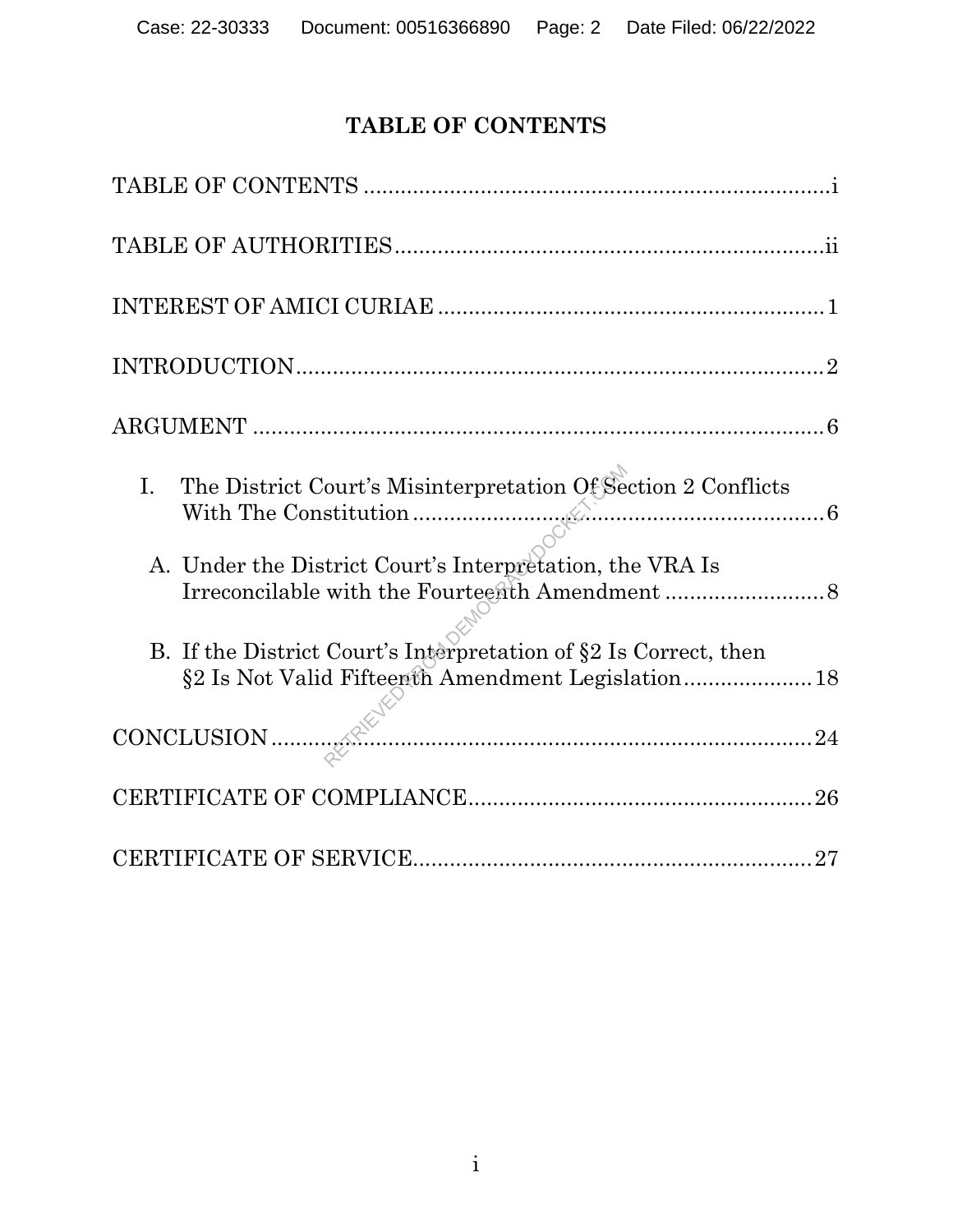# TABLE OF AUTHORITIES

## Cases

| Abrams v. Johnson,                                             |
|----------------------------------------------------------------|
| Bethune-Hill v. Virginia St. Bd. of Elections,                 |
| <i>Brnovich v. Democratic Nat'l Comm.</i> ,                    |
| City of Boerne v. Flores,                                      |
| City of Mobile v. Bolden,                                      |
| Clark v. Calhoun Cnty., Miss.,                                 |
| oper v. Harris,<br>137 S. Ct. 1455 (2017)<br>Cooper v. Harris, |
| Georgia v. Ashcroft,                                           |
| Gonzalez v. City of Aurora, Ill.,                              |
| <i>Harris v. McCrory,</i>                                      |
| Johnson v. De Grandy,                                          |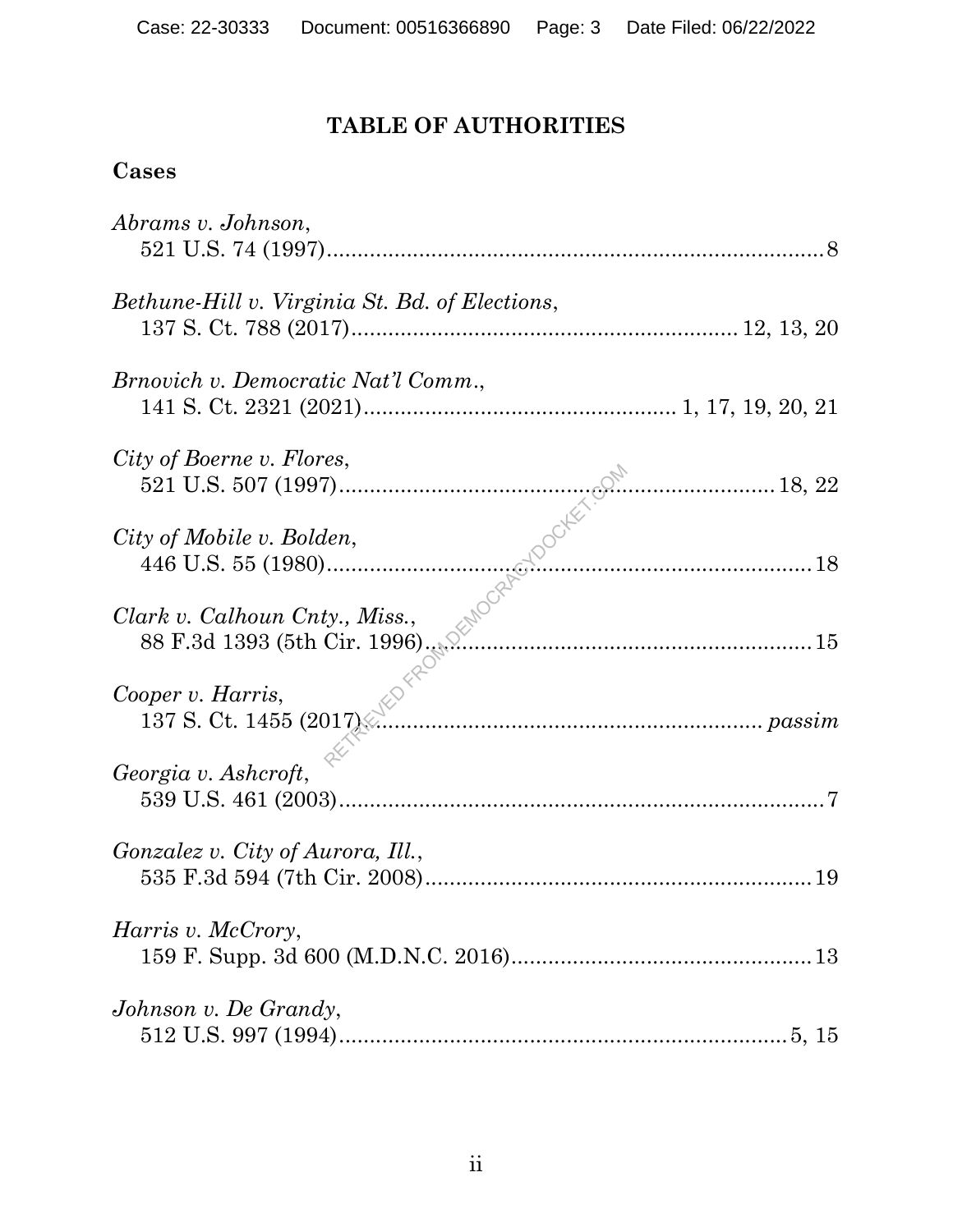| Karcher v. Daggett,                                             |
|-----------------------------------------------------------------|
| League of United Latin Am. Citizens (LULAC) v. Perry,           |
| McCulloch v. Maryland,                                          |
| Merrill v. Milligan,                                            |
| <i>Miller</i> v. Johnson,                                       |
| $Shaw$ v. Reno ("Shaw I"),                                      |
|                                                                 |
|                                                                 |
| United States v. Wong Kim Ark,                                  |
| White v. Regester,                                              |
| <i>Wisconsin Legislature v. Wisconsin Elections Commission,</i> |

# Statutes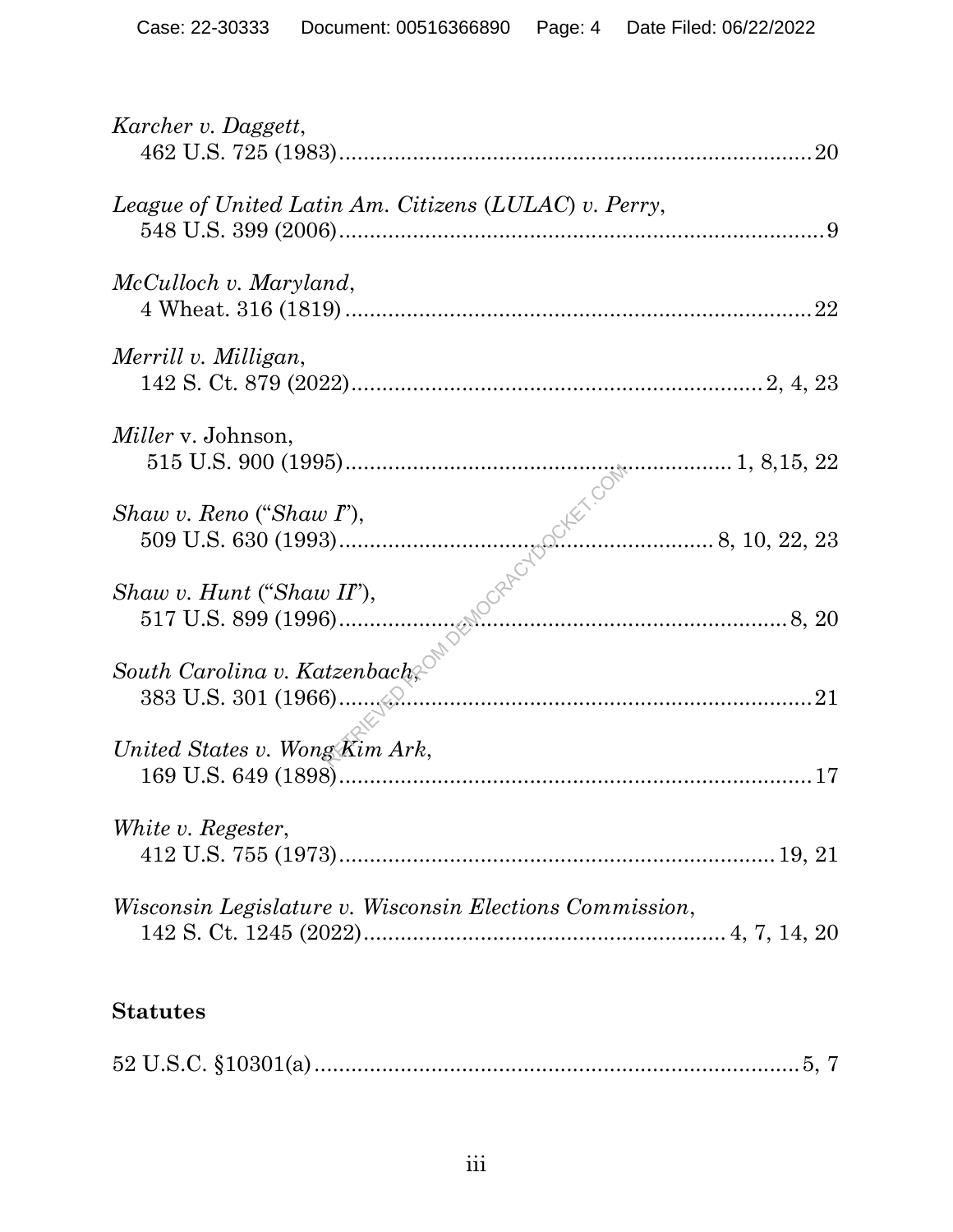## Other Authorities

| American Heritage Dictionary of the English Language          |  |
|---------------------------------------------------------------|--|
| Noah Webster, American Dictionary of the English Language 447 |  |

RETRIEVED FROM DEMOCRACYDOCKET.COM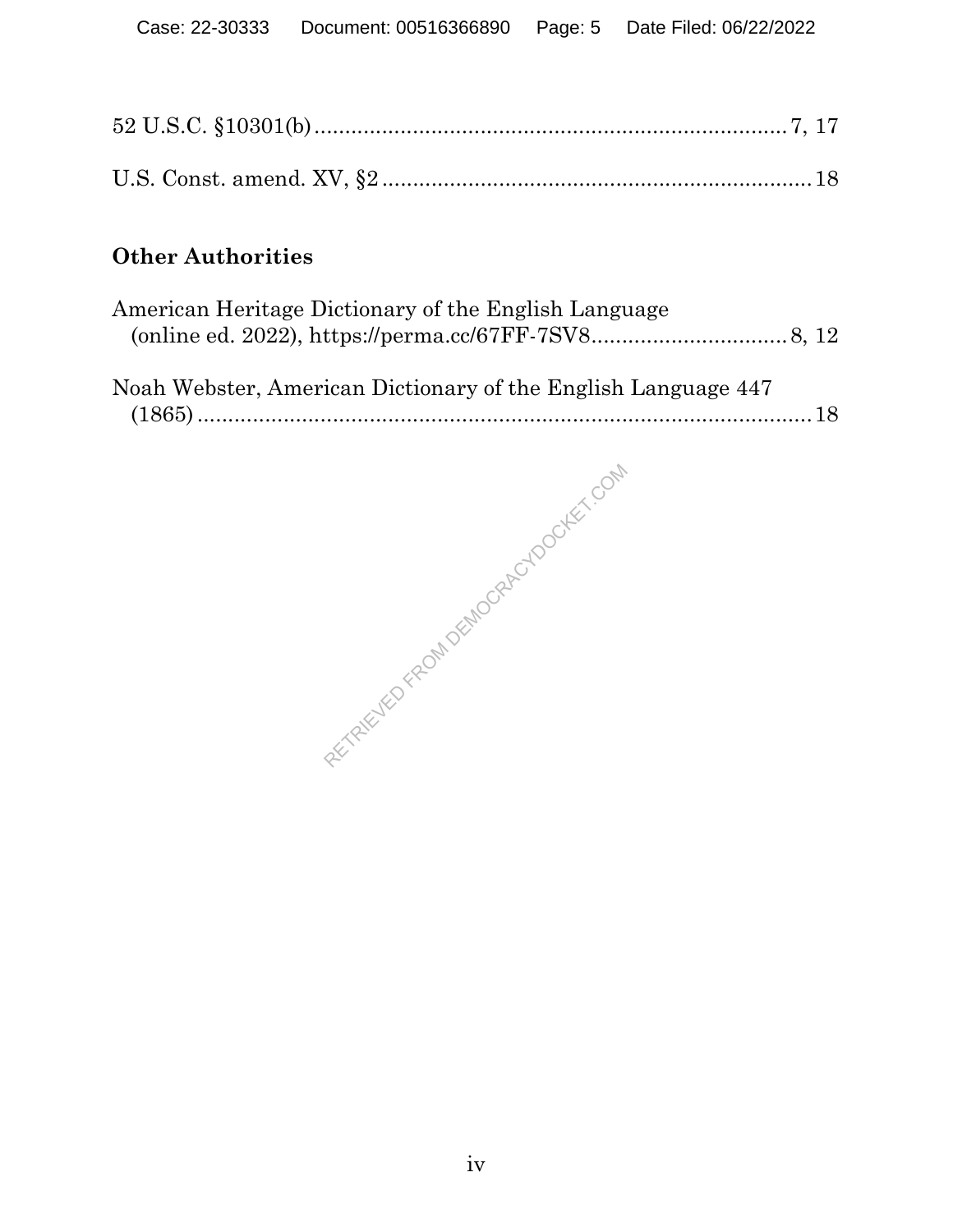#### INTEREST OF AMICI CURIAE

The States of Alabama, Arkansas, Georgia, Indiana, Kentucky, Mississippi, Missouri, Montana, Oklahoma, South Carolina, Texas, Utah, and West Virginia respectfully submit this brief as amici curiae in support of the Louisiana Applicants. "Federal-court review of districting legislation represents a serious intrusion on the most vital of local functions." Miller v. Johnson, 515 U.S. 900, 915 (1995). And the intrusion here is especially concerning because of how the district court transformed §2 of the Voting Rights Act, intended to be a vital protection against discriminatory" practices, Brnovich v. Democratic Nat'l Comm., 141 S. Ct. 2321, 2343 (2021), into a tool for compelling racially discriminatory redistricting. "Racial classifications with respect to voting carry particular dangers." *Miller*, 515 $\mathcal{D}$ . S. at 912. If the district court's decision is not stayed, those dangers will soon manifest in Louisiana and in other States as well. Amici States have a strong interest in protecting their citizens from racial segregation imposed by federal courts. mg because of how the district<br>Act, intended to be a vital provided by the set of the set of the set of the set of the same and<br>assifications with respect to vote that is set of the district compelling racial<br>set of the d

When faced with the abovementioned constitutional dangers of race-prioritized redistricting and the little time left before this year's elections, the Supreme Court stayed the preliminary injunction entered

1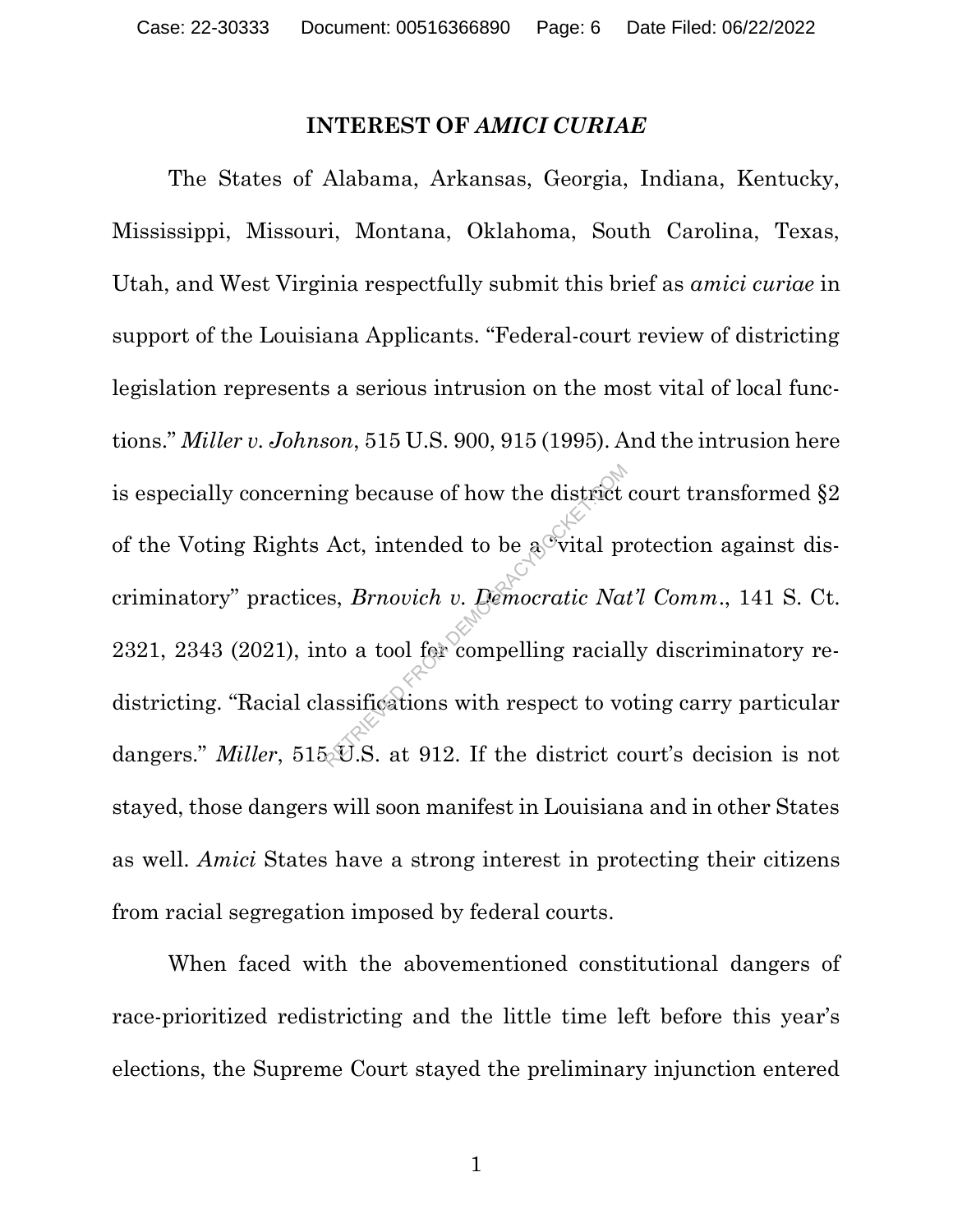against Alabama's congressional redistricting legislation. See Merrill v. Milligan, 142 S. Ct. 879 (2022). For similar reasons, this Court should stay and then reverse the Louisiana district court's erroneous and latebreaking preliminary injunction.

### INTRODUCTION

Late last year, amicus Alabama enacted a law that set new congressional districts. The State followed "common practice" by "start[ing] with the plan used in the prior [congressional districting] map and ... chang[ing] the boundaries of the prior districts only as needed to comply with the one-person, one-vote mandate and to achieve other desired ends." Cooper v. Harris, 137 S. Ct. 1455, 1492 (2017) (Alito, J., concurring in part). Nevertheless, a three-judge district court construed §2 of the Voting Rights Act to require the State to scrap its duly enacted districting plan and create a new one with an additional majority-black district. On February 7, the Supreme Court stayed that order. See Merrill v. Milligan, 142 S. Ct. 879 (2022). The prior [congressiona]<br>Preson, one-vote mandate and<br>*Harris*, 137 S. Ct. 1455, 1492<br>ertheless, a three-judge districted:

The following month, the Louisiana Legislature followed that same "common practice" that Alabama had followed in its redistricting process and passed a map that kept the State's congressional districts largely the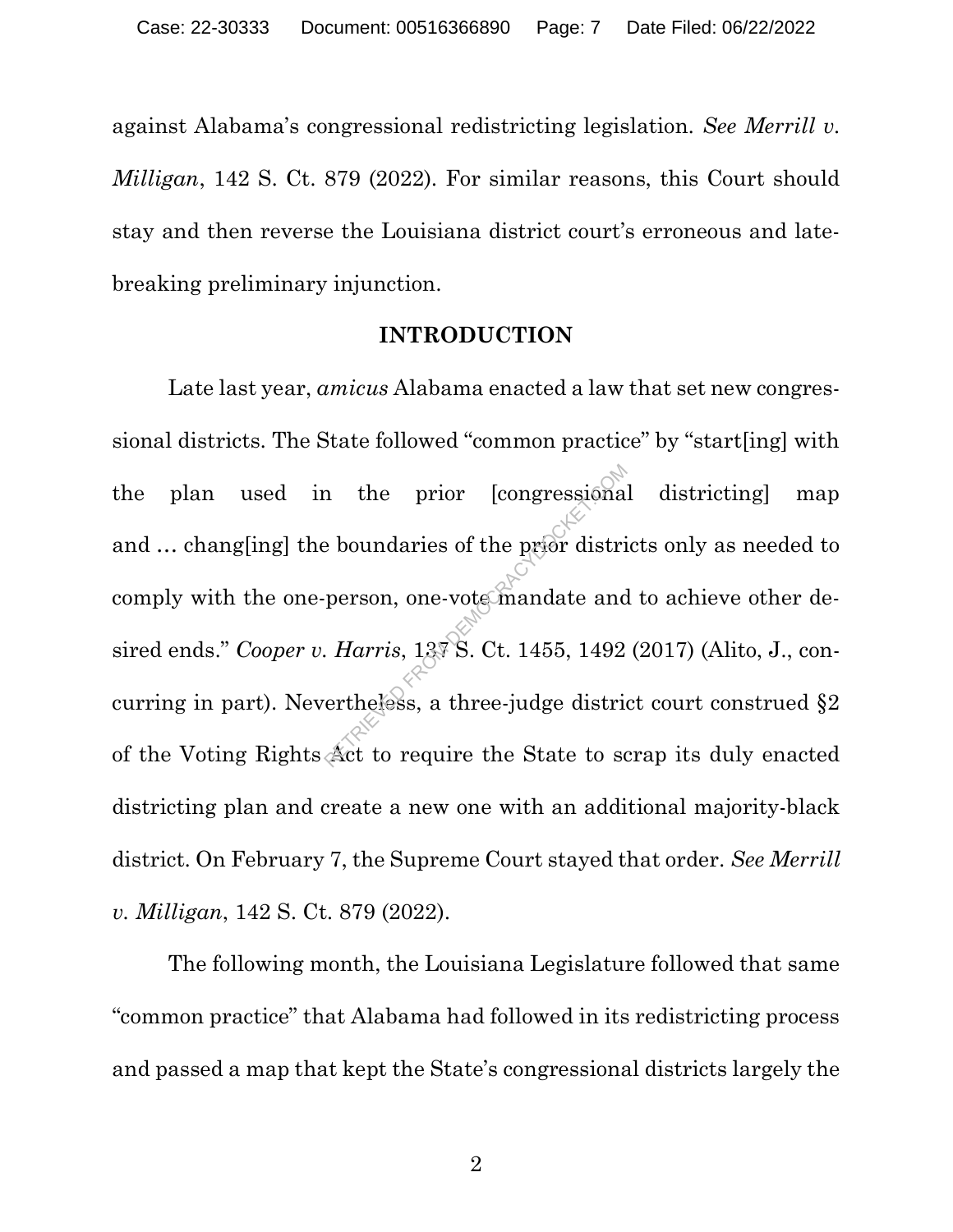same. Nevertheless, Plaintiffs brought suit on the theory that these familiar districts suddenly violated §2 of the Voting Rights Act. And earlier this month, the district court for the Middle District of Louisiana agreed. Because Plaintiffs showed it was possible to draw a congressional map with an additional majority-black district, Louisiana would need to draw a new map or the court would do so for the State.

The Louisiana district court's opinion borrowed heavily from the earlier district court opinion out of Alabama. See, e.g., Robinson et al. v. Ardoin, No. 3:22-cv-00211 (M.D. La.) (hereafter, Robinson) (ECF No. 173 at 111-12) (hereafter, "Opinion" or  $\mathcal{O}_P$ ") (adopting Alabama district court's "obvious" approach to resolving "inherent tension between the Voting Rights Act and the Equal Protection Clause"); id. at 99 (adopting Alabama district court's "visual assessment" test for Gingles compactness); id. at 104 (adopting Alabama district court's approach to weighing importance of "traditional districting principle of protecting incumbents"); id. at 143 ("As the [Alabama district court] points out, *Purcell* is not the only opinion ever advanced by the Supreme Court on the subject of timing."). But that district court order has been stayed. opinion out of Alabama. *See*, e<br>0211 (M.D. La.) (hereafter, Ro.<br>r. "Opinion" or "Op.") (adopti<br>proach to resolving "inherent<br>d the Equal Protection Clause"<br>webs "visual assessment" test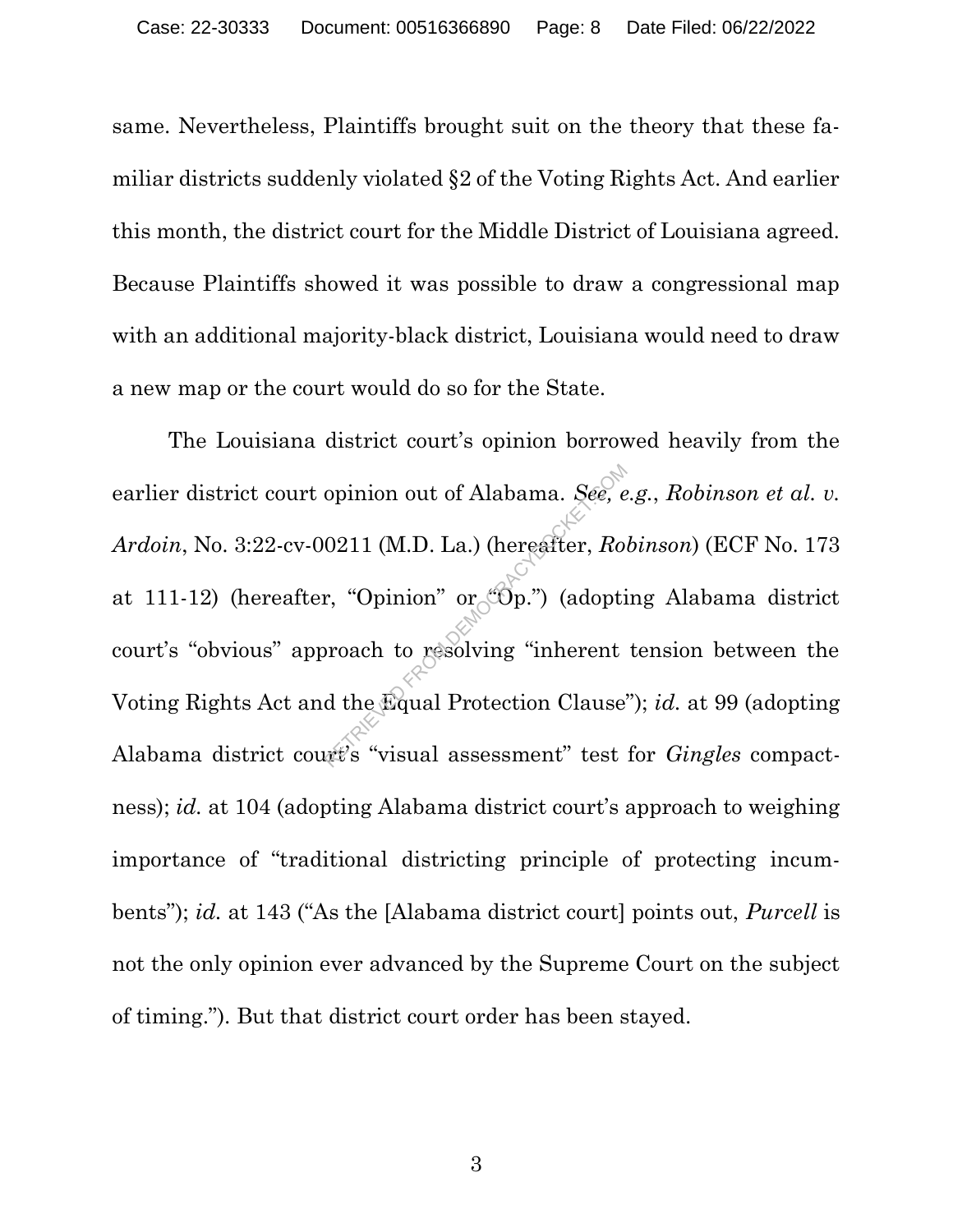Unsurprisingly, given the similarities between the two decisions, the Louisiana court repeated many of the mistakes in Merrill. First and foremost, the court's order places §2 in unavoidable conflict with the Fourteenth Amendment. Rather than attempt to minimize this tension, the district court and the Fifth Circuit motions panel shrugged it off by suggesting that the persistence of that conflict somehow lessened its significance. See, e.g., Robinson et al. v. Ardoin, Case No. 22-30333 (5th Cir. June 12, 2022) (Doc. No. 00516353574 at 18) (hereafter "Panel Op.") ("The defendants and their  $amici$  are not the first to point out that the doctrine of racial gerrymandering exists in some tension with Gingles."). But especially in light of "the principle that federal-court review of districting legislature represents a serious intrusion on the most vital of local functions," Op.150, more is needed before casting aside constitutional doubts and a State's enacted plan to order a State to adopt a plan that will likely violate the Constitution.  $R$ . No. 00516353574 at 18) their *amici* are not the first<br>rymandering exists in some tent of "the principle that federa<br>epresents a serious intrusion of  $\frac{R}{R}$  more is needed before casting

Moreover, contrary to the Supreme Court's recent decision in Wisconsin Legislature v. Wisconsin Elections Commission, the district court "failed to answer" the "question that [the Supreme Court's] VRA prece-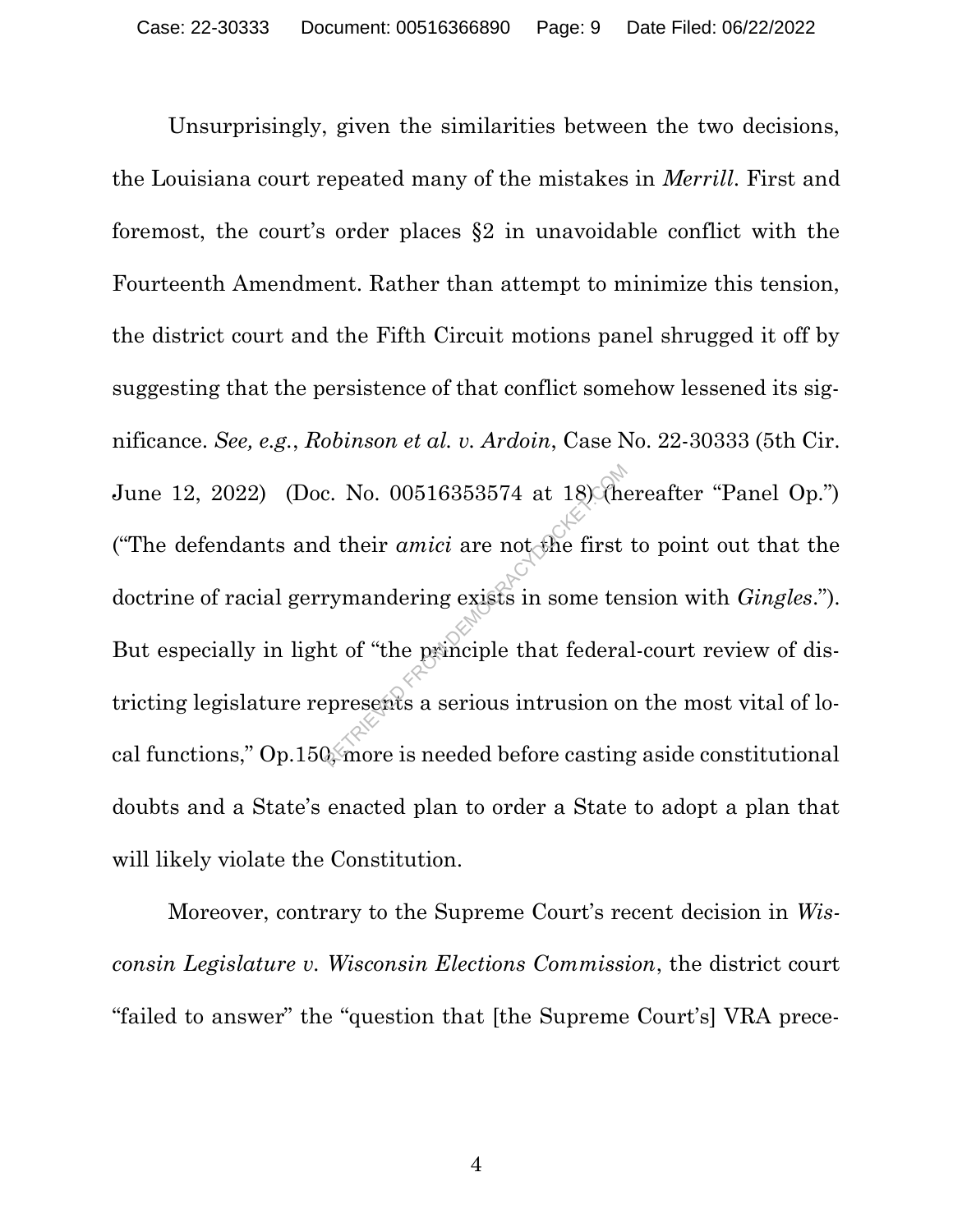dents ask": "whether a race-neutral alternative that did not add a[n] [additional] majority-black district would deny black voters equal political opportunity." 142 S. Ct. 1245, 1250-51 (2022). One will search the court's order in vain for analysis of this core inquiry.

Instead, the court all but ignored §2's text and concluded that because Plaintiffs presented evidence that another majority-black district could be drawn, the district must be drawn. The motions panel echoed the district court's rationale, asserting that Plaintiffs were likely to succeed on their §2 claims because they "have shown that it is possible to draw a second Gingles district while giving due weight to traditional redistricting criteria," Panel Op.18—not once stopping to explain what "due weight" means, or how it could possibly excuse Plaintiffs' flagrantly racebased targets. Both courts failed to recognize that §2 operates as a prohibition against abridging or denying voters' ability to cast their votes "on account of race," 52 U.S.C. §10301(a), and imposes no obligation to maximize majority-minority districts. See Johnson v. De Grandy, 512 U.S. 997, 1017 (1994) ("Failure to maximize cannot be the measure of §2."). If that affirmative obligation were what §2 commanded, then §2 would be unconstitutional. tionale, asserting that Plaintif<br>
ms because they "have shown<br>
es district while giving due wei<br>
Panel Op.18<sup>2</sup>-not once stopping<br>
w it could possibly excuse Plain<br>
ourts failed to recognize that §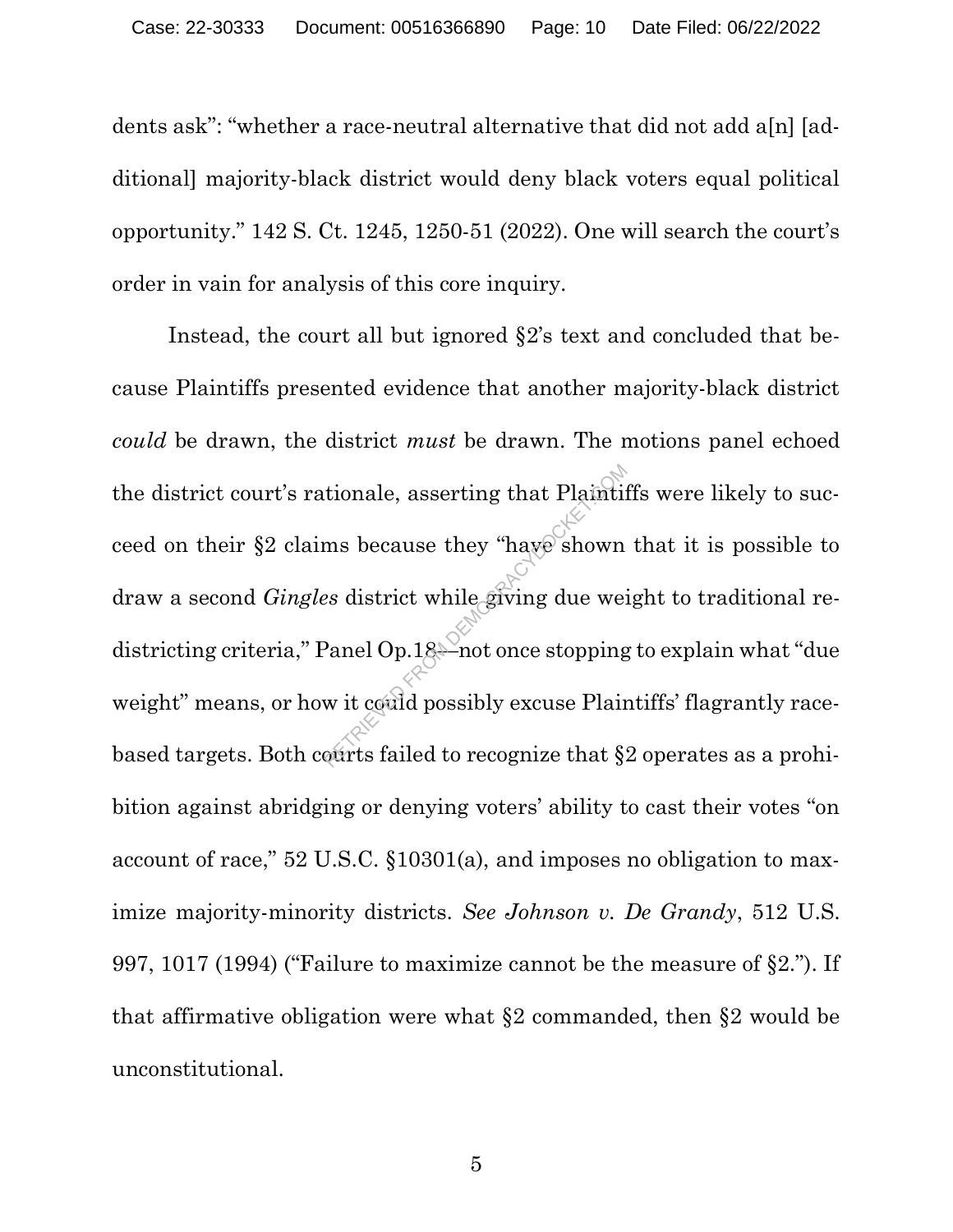Unless stayed, the lower court's decision will encourage federal courts to buck the Supreme Court's admonitions and continue placing States in the untenable position Louisiana currently faces: with elections soon approaching, either racially gerrymander their own citizens to comply with court orders, or have court-ordered gerrymanders imposed upon them. Such orders violate the Supreme Court's decision in Purcell and subsequent applications of that decision. Worse, on the eve of an election, they trade a State's enacted plan for an unconstitutional one. Because of the all-too-late timing of the court's order and because §2 was designed to prevent racial discrimination, not require it, this Court should do what the Supreme Court did earlier this year: stay the district court's order and protect a sovereign State's citizens from federally mandated segregation. For similar reasons, the district court's order should be reversed. macted plan for an unconstitut<br>g of the court's order and becar<br>rimination, not require it, this<br>did earlier this year: stay the<br>ign State's citizens from feder:<br>asons, the district court's order:

#### ARGUMENT

## I. The District Court's Misinterpretation Of Section 2 Conflicts With The Constitution.

Section 2 of the VRA states that "[n]o voting qualification or prerequisite to voting or standard, practice, or procedure shall be imposed or applied by any State … in a manner which results in a denial or abridgement of the right of any citizen of the United States to vote on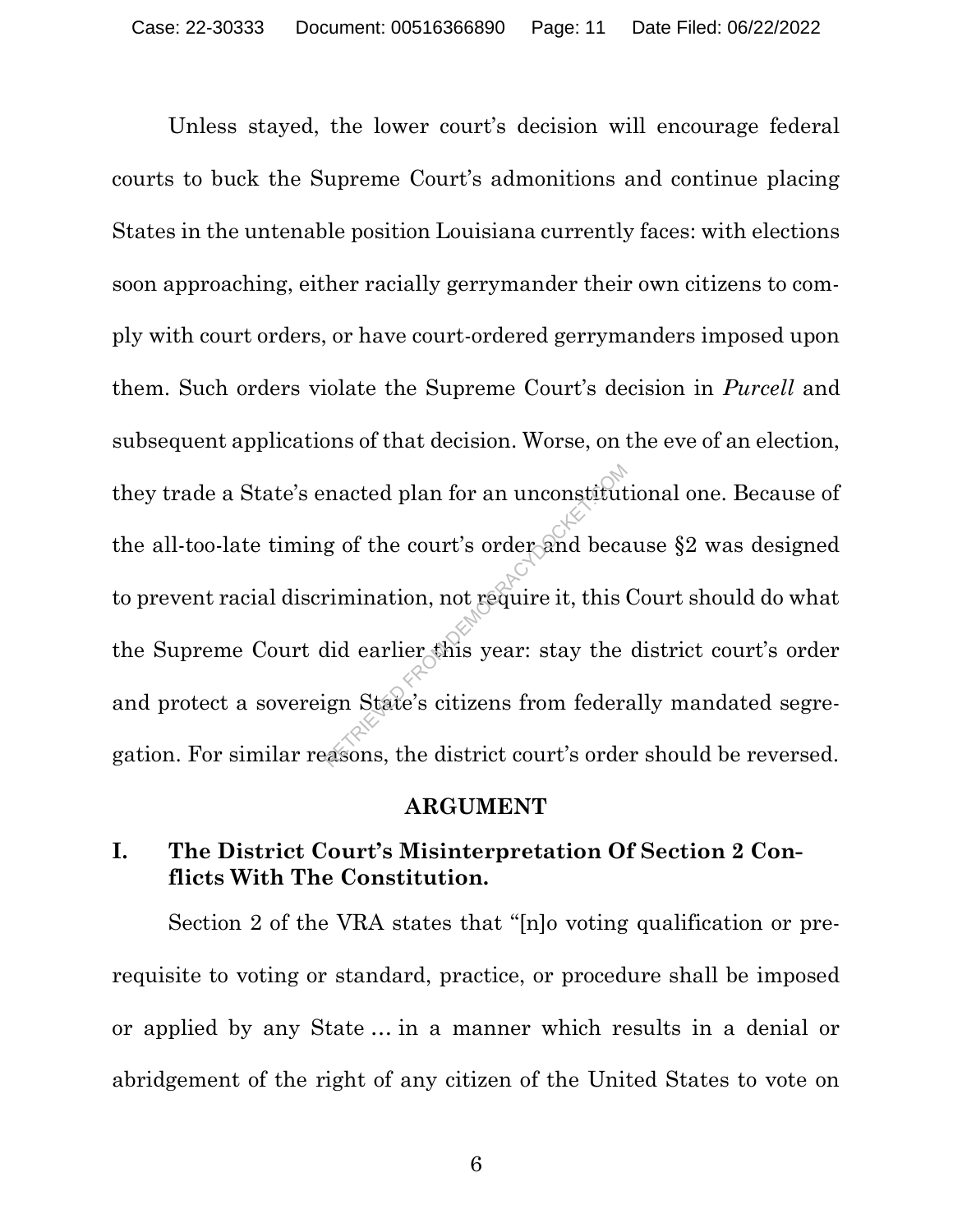account of race or color …." 52 U.S.C. §10301(a). To prove a violation, one must show that "political processes leading to nomination or election in the State or political subdivision are not equally open to participation," meaning individuals "have less opportunity" than others "to participate in the political process and to elect representatives of their choice." Id. §10301(b); see also Wisc. Legis., 142 S. Ct. at 1250-51. "The purpose of the Voting Rights Act is to prevent discrimination in the exercise of the electoral franchise and to foster our transformation to a society that is no longer fixated on race." Georgia v. Ashcroft, 539 U.S. 461, 490 (2003).

The district court's order undermines this purpose and emboldens other courts to do the same. Because Plaintiffs showed that a mapdrawer could have drawn maps with a second majority-black district—though only by prioritizing race over traditional redistricting criteria like core retention—Louisiana has now been ordered to abandon its duly enacted redistricting plan and replace it with one that meets Plaintiffs' specific racial targets. Requiring racial preferences in congressional districts runs headlong into the Fourteenth Amendment's Equal Protection guarantee and exceeds any remedial measure the Fifteenth Amendment could authorize. The only way to avoid these serious constitutional questions is Franchisch to foster our transformation to<br>e." *Georgia v. Ashcroft* 539 U.S<br>urt's order undermines this put<br>same. Because Plaintiffs show<br>aps with a second majority-bless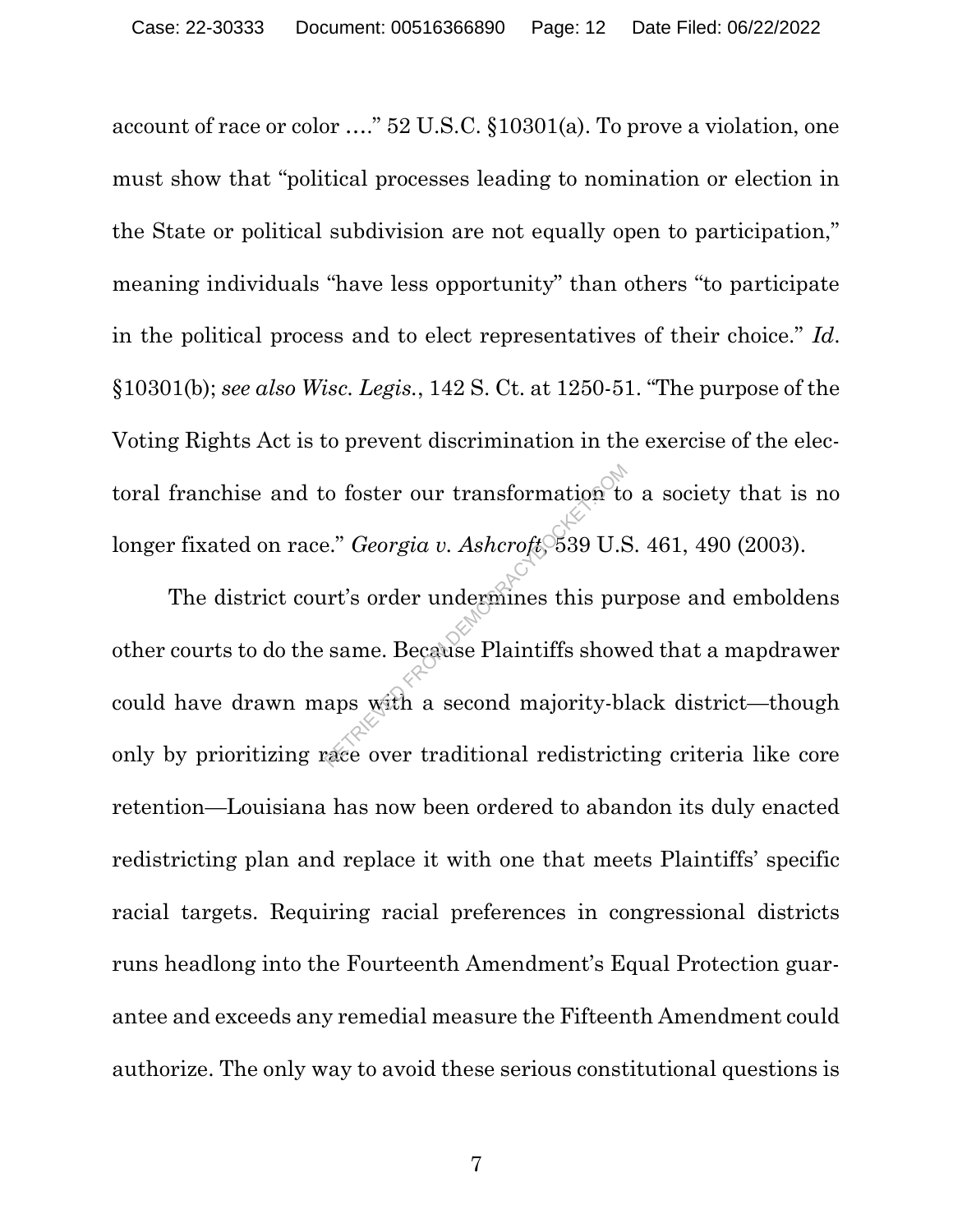to interpret §2 consonant with, not counter to, those Reconstruction Era amendments.

## A. Under the District Court's Interpretation, the VRA Is Irreconcilable with the Fourteenth Amendment.

Racial gerrymandering occurs when race "predominates," *Miller*, 515 U.S. at 916, or is "the criterion that … could not be compromised" in a State's redistricting process, Shaw v. Hunt ("Shaw II"), 517 U.S. 899, 907 (1996). To "predominate" simply means "[t]o have or gain controlling power or influence." Predominate, The American Heritage Dictionary of the English Language (online ed. 2022), https://perma.cc/67FF-7SV8. A court can spot racial gerrymandering in districts if the districts would "obviously [be] drawn for the purpose of separating voters by race," Shaw v. Reno ("Shaw I"), 509 U.S. 630, 645 (1993), or would subordinate the State's traditional districting principles to the "predominant, overriding desire to create [two] majority-black districts," Abrams v. Johnson, 521 U.S. 74, 81 (1997) (internal quotation marks omitted). Predominate, The American H<br>ge (online ed. 2022). https://per<br>gerrymandering in districts is<br>a for the parpose of separating v<br> $(09 \text{ W.S. } 630, 645 (1993), \text{ or } \infty)$ 

The evidence adduced below shows that "[r]ace was the criterion that ... could not be compromised" in Plaintiffs' comparator maps, Shaw II, 517 U.S. at 907; or, put differently, race "predominated." Plaintiffs' experts testified that that they "consciously drew the district[s] right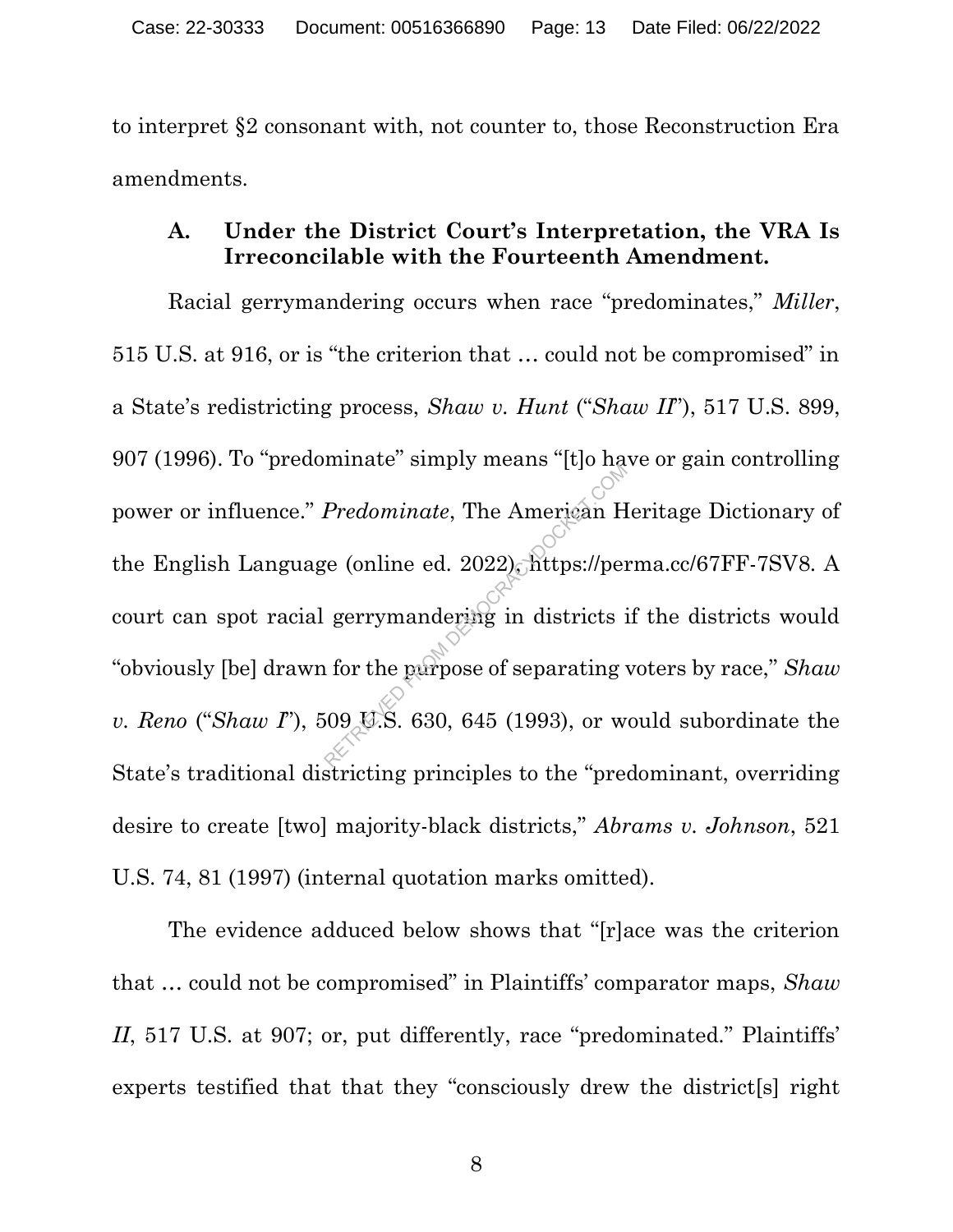around 50 percent [black population]" so they could "satisf[y] [Gingles's] first precondition," Robinson (ECF No. 160-1 at 217:18-23), and that they "did not" draw a map with fewer than two districts because they were "specifically asked to draw two by the plaintiffs," id. at 123:1-4. These are the exact sort of admissions that constitute racial predominance in the redistricting context. See, e.g., Cooper, 137 S. Ct. at 1468 (racial predominance where "[u]ncontested evidence in the record" showed mapmakers "purposefully established a racial target: African-Americans [in congressional district] should make up no less than a majority of the voting-age population"); id. (map's proponents demanded district "must include a sufficient number of African-Americans' to make it a 'majority black district"). Indeed, Plaintiffs' experts were not tasked with determining and Median and Democracy in the experts were not tasked with determining and  $\frac{1}{2}$  and  $\frac{1}{2}$ . Indeed, Plaintiffs' experts were not tasked with determinin

whether the Louisiana Legislature acted with animus or suppressed a second majority-black district that would otherwise have naturally occurred. Cf. League of United Latin Am. Citizens (LULAC) v. Perry, 548 U.S. 399, 427-29 (2006) (Section 2 violation where Texas dissolved existing majority-minority district and replaced it with a sprawling majority-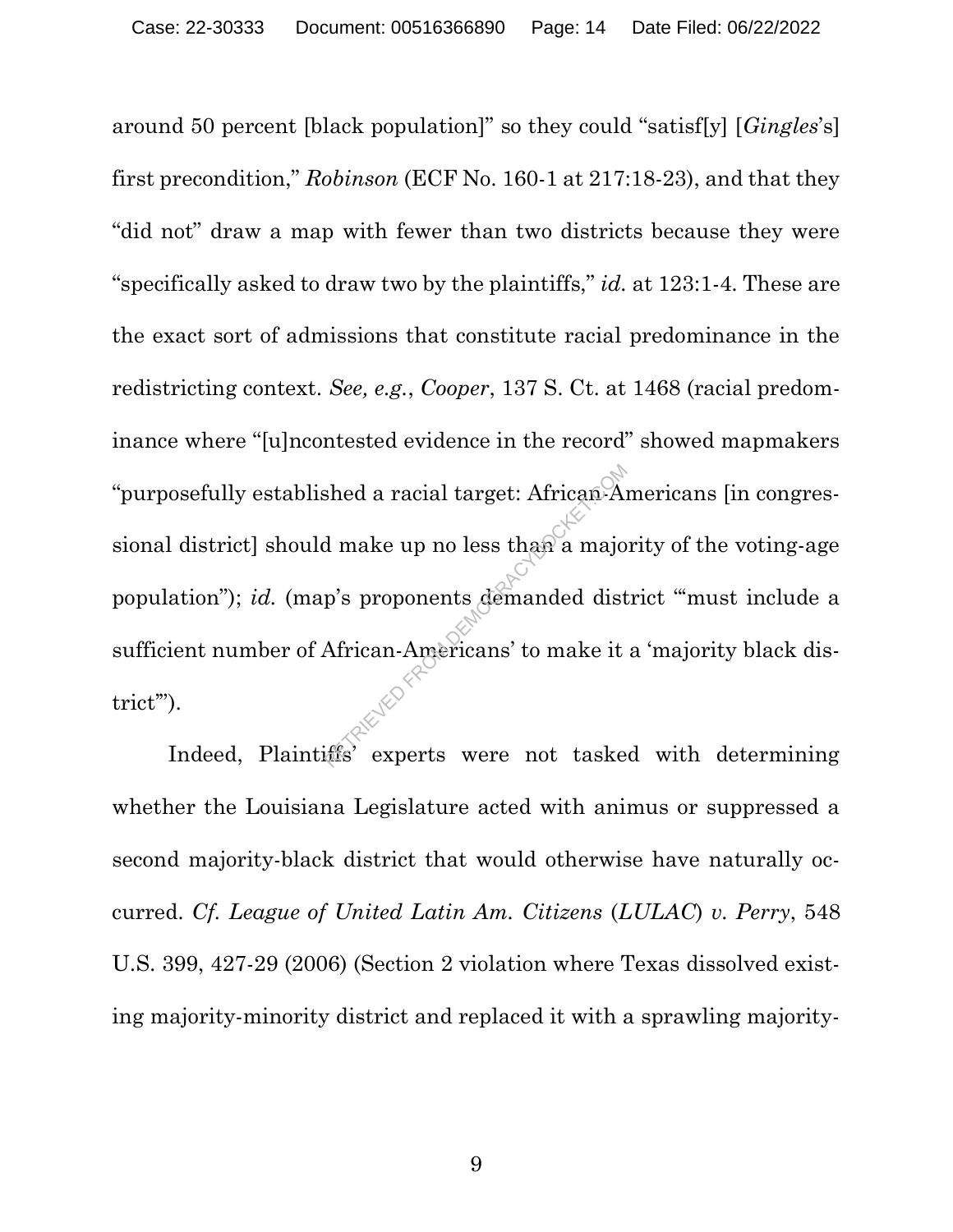minority district elsewhere). Rather, they were paid to show it was physically possible to draw a congressional map with two majority-black districts. And they fulfilled their charge the way any mapdrawer compensated to draw majority-black districts would: they "moved the district's borders to encompass the heavily black parts" of Louisiana, thus deliberately moving voters between districts based on race to hit their racial target. Cooper, 137 S. Ct. at 1469; accord Panel Op.18 (motions panel describing experts' findings that all illustrative maps create majorityblack district by conjoining same two predominantly black parishes). Plaintiffs' maps were "obviously drawn for the purpose of separating voters by race."  $Shaw I$ , 509 U.S. at 645. indings that all illustrative m<br>
ijoining same two predomina:<br>
"obviously drawn for the purp<br>
509 U.S. at 645.<br>
ffs' experts' own testimony, even firms that Plaintiffs could not

Beyond Plaintiffs' experts' own testimony, evidence presented by Defendants further confirms that Plaintiffs could not have accomplished their task without prioritizing race. Dr. Christopher Blunt used redistricting software to generate 10,000 possible Louisiana congressional maps that prioritized contiguity, compactness, minimizing parish splits, and minimizing population deviation, but did not consider a voter's race. Op.45-47. Not a single map came back with one—let alone two—majority-black congressional districts. Robinson (ECF No. 160-4 at 30:25-31:3).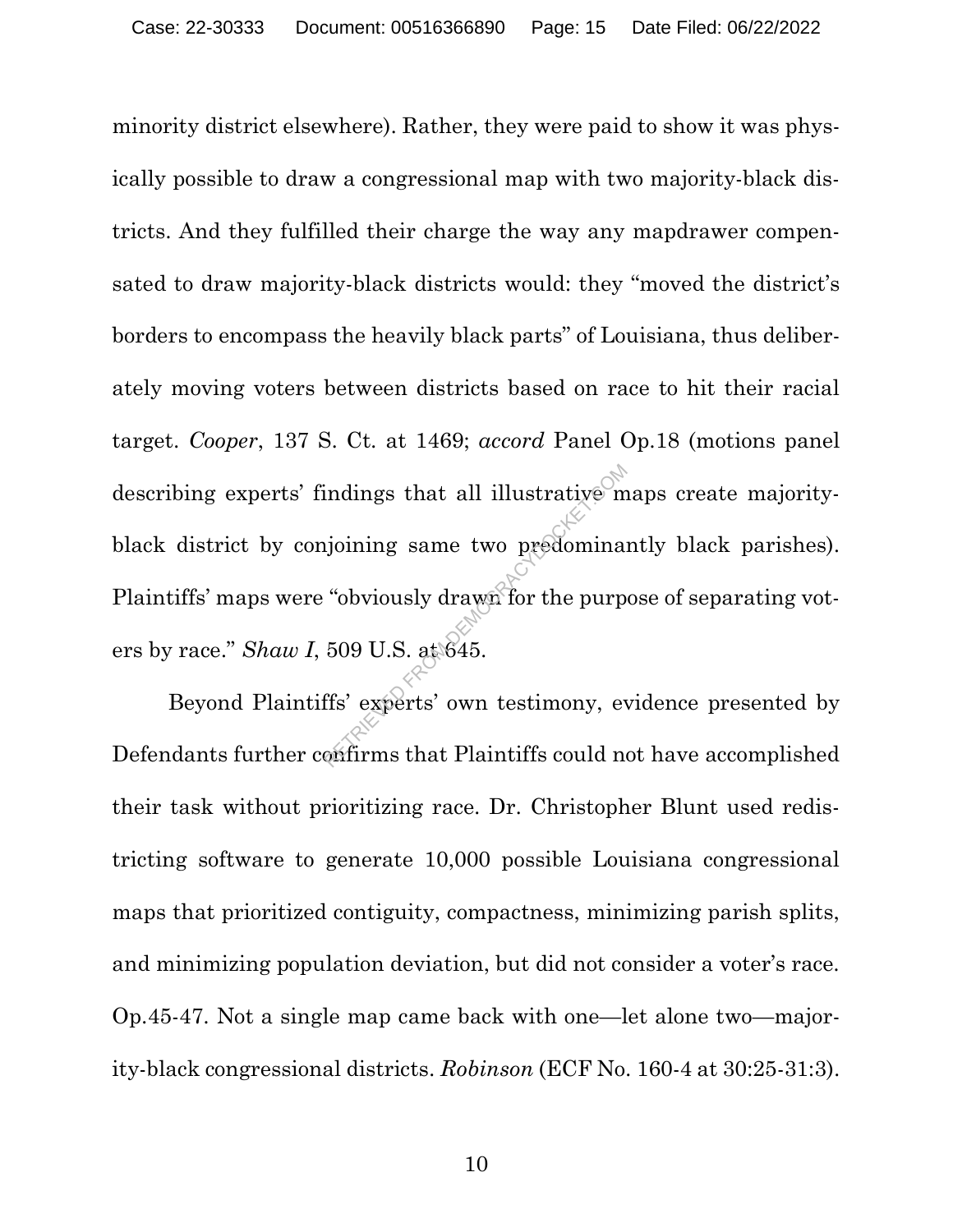What's more, after one of Plaintiffs' experts alleged that Dr. Blunt's simulations had overly restrictive parameters, Dr. Blunt re-ran his simulations under more lenient criteria. The result? Still "nowhere near to having two MMDs." Id. at 45:13-46:13. At the preliminary injunction stage, that evidence—showing Plaintiffs' race-based plans were outliers should have given any court pause before enjoining the State's enacted congressional redistricting legislation.

Plaintiffs' experts' concessions and Defendants' experts' statistical evidence notwithstanding, the court was adamant that "[t]here is no factual evidence that race predominated in the creation of the illustrative maps in this case." Op.116. This was so, said the court, because Plaintiffs' experts "testified that they did not allow race to predominate" and because "it is crystal clear under the law that some level of consideration of race is not only permissible in the Voting Rights Act context; it is necessary if Congress's intent in passing the Voting Rights Act is to be given effect." Id. rts' concessions and Defendant<br>
lding, the court was adamant t<br>
ice predominated in the creati<br>
p.116. This was so, said the court<br>
they did not allow race to p<br>
are under the law that some lever

Undisputed record evidence leaves no doubt that what occurred here went well beyond "some level of consideration of race." Plaintiffs in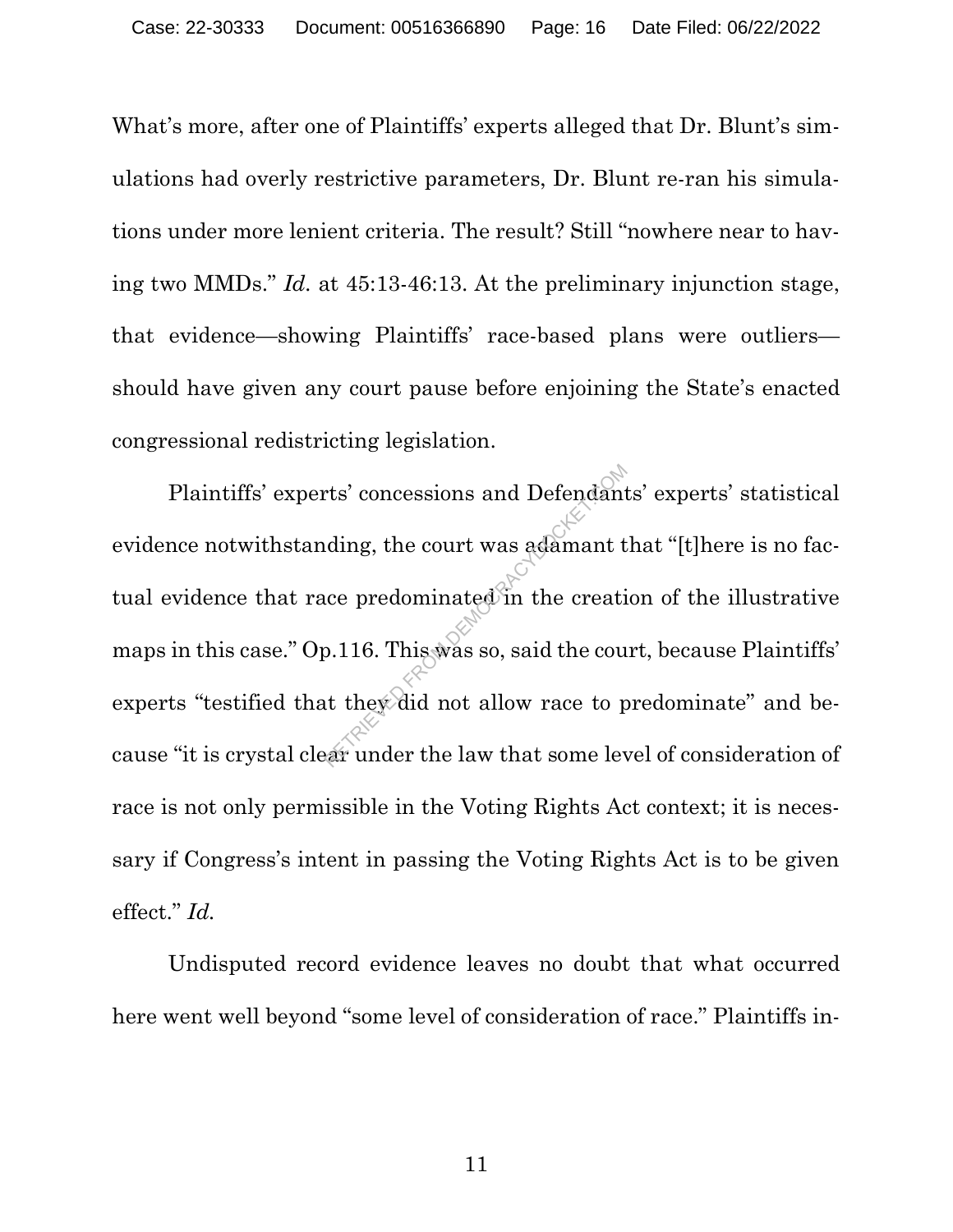structed their experts to create maps with specific racial quotas, Robinson (ECF No. 160-1 at 123:1-4, 217:18-23), meaning their race-based targets exerted "controlling power" and thus "predominated" in their plans. See Predominate, American Heritage Dictionary, supra. For Plaintiffs' mapdrawers to accomplish their assigned task, race was plainly the criterion that "could not be compromised." Bethune-Hill v. Virginia St. Bd. of Elections, 137 S. Ct. 788, 798 (2017).<sup>1</sup>

The district court's basis for disagreement on that score runs headlong into the Supreme Court's precedent. The district court reasoned that race could not have predominated in Plaintiffs' plans because "if rt's basis for disagreement on<br>
me Court's precedent. The dis<br>
have predominated in Plainti:<br>
-<br>
s] a district court's finding as to<br>
xcept when the court made a le<br>
he court's errors here were face

<sup>1</sup> This Court "review[s] a district court's finding as to racial predominance only for clear error, except when the court made a legal mistake." Cooper, 137 S. Ct. at 1474. The court's errors here were factual error predicated on legal mistake. Though the district court "credit[ed]" testimony "that race did not predominate" in Plaintiffs' mapdrawer's analysis, Op.98, the undisputed facts about the mapdrawer's motives mirror those the Supreme Court held unconstitutional in Cooper. 137 S. Ct. at 1468-69. And, in any event, the court's view that racial targets of the sort invalidated in Cooper merely constitute permissible "race consciousness" is a legal mistake, vitiating whatever deference this Court might otherwise owe the court's finding. The court's purported findings regarding racial predominance thus warrant no deference. The motions panel erred when it deferred to "the district court's factual findings indicating that the illustrative maps are not racial gerrymanders," Panel Op.16, for it overlooked clear error and rested its deference on the district court's legally erroneous claim that the facts here showed nothing more than "racial consciousness," id. at 15.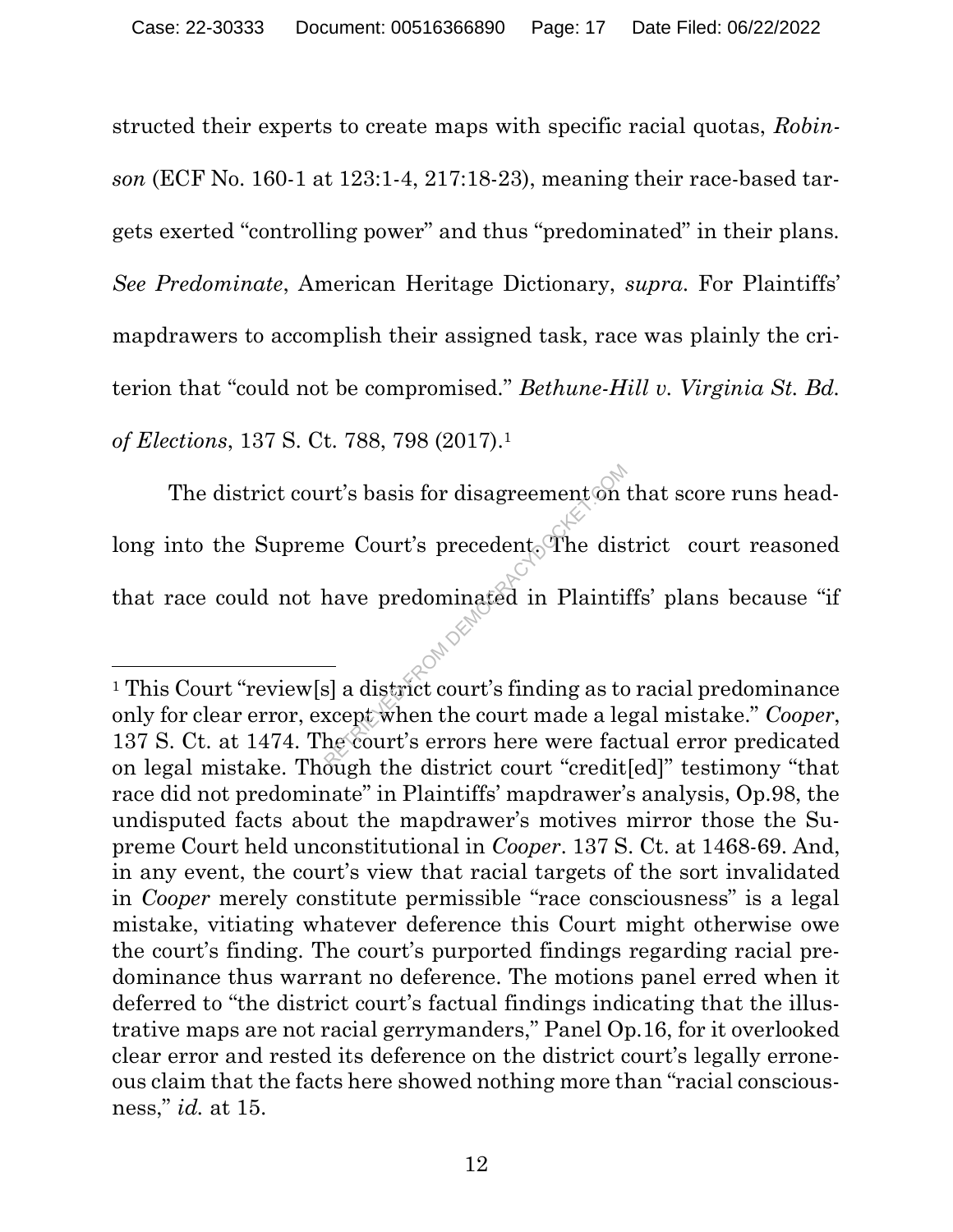Plaintiffs' experts engaged in race-predominant map drawing, their illustrative plans would surely betray this imbalanced approach by being significantly less compact, by disregarding communities of interest, or some other flaw." Op.118. That analysis is precisely what the Supreme Court rejected in Bethune-Hill, 137 S. Ct. at 799 (rejecting that an "actual conflict" must exist to prove a racial gerrymander). It is also irreconcilable with *Cooper*, where the Supreme Court declared North Carolina's plan unconstitutional, even though the plan subordinated traditional districting principles to race only "sometimes" when those principles interfered with "the more important thing'  $\ldots$  to create a majority-minority district." 137 S. Ct. at 1469; *Harris v. McCrory*, 159 F. Supp. 3d 600, 612 (M.D.N.C. 2016) aff'd sub nom. Cooper v. Harris, 137 S. Ct. 1455 (2017) (racial "quota operated as a filter through which all line-drawing decisions had to pass"). What was unconstitutional in Cooper is unconstitutional here. In though the plan subordinate<br>  $\therefore$  only "sometimes" when those<br>
ortant thing'  $\therefore$  60 create a m<br>
1469; *Harris v. McCrory*, 159<br> *d* sub from. Cooper v. *Harris*, 1<br>
ed as a filter through which a

The court then asserted that even if race does predominate in a twomajority-black-district map, there's no problem because such a map is the narrowly tailored remedy to constitutional violations. Op.111. But "[t]o have a strong basis in evidence to conclude that §2 demands ... race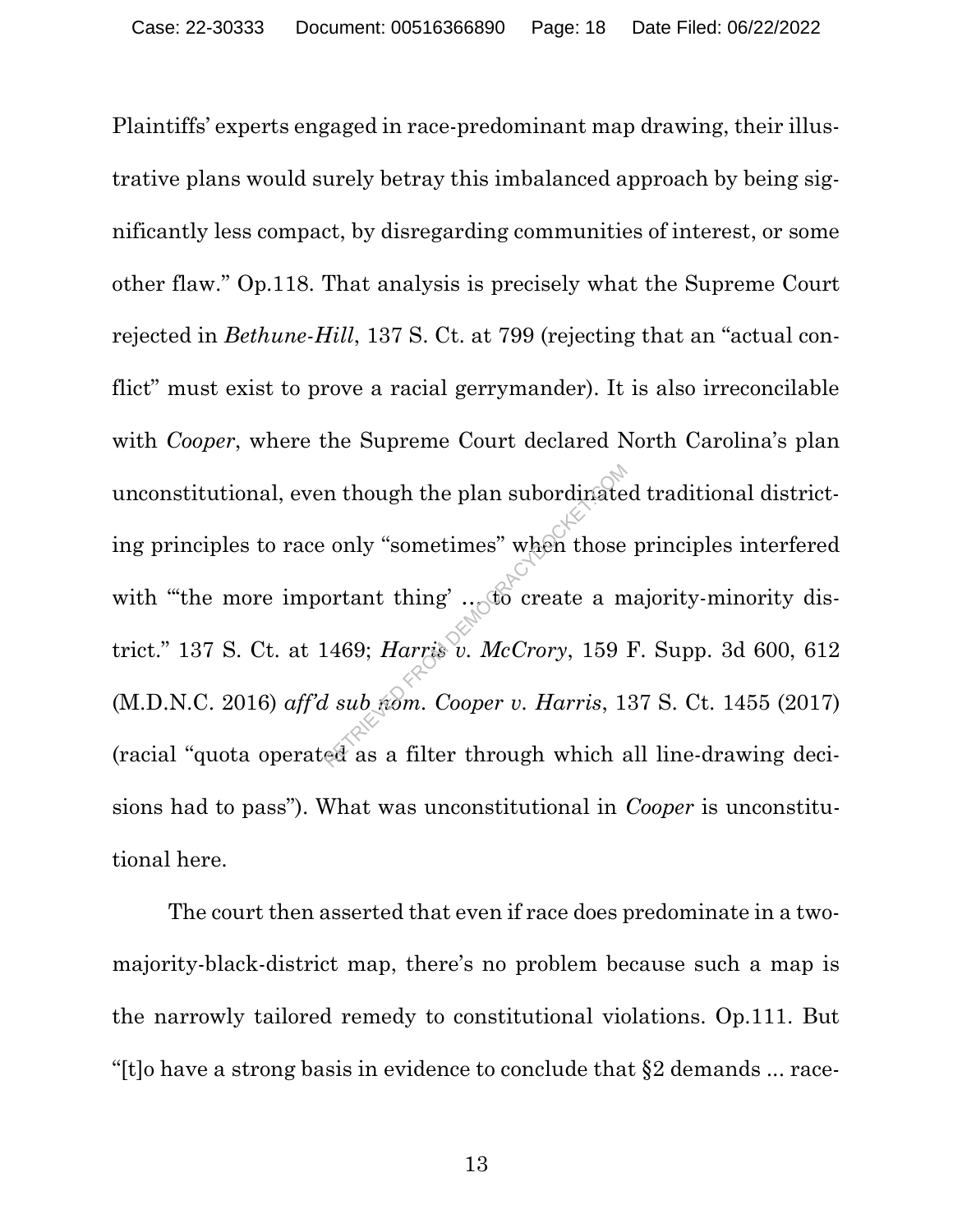based steps, the State must carefully evaluate whether a plaintiff could establish the Gingles preconditions ... in a new district created without those measures." Wisc. Legis., 142 S. Ct. at 1250 (quoting Cooper, 137 S. Ct. at 1471) (emphasis added). The district court never attempted to determine whether Plaintiffs could satisfy Gingles without "race-based steps," and indeed the record suggests that it is impossible to draw two majority-black districts in Louisiana without "those measures." Cooper, 137 S. Ct. at 1471. No matter. The court simply assumed a comparator map bearing obvious markings of "race-based steps" was sufficient to satisfy *Gingles*, impose  $\S2$  liability on Louisiana, and replace the State's race-neutral districting plan with one drawn using "race-based steps." Io matter. The court simply as<br>markings of "race-based steps"<br>§2 liability on Louisiana, and<br>ng plan with one drawn using<br>urt's §2 inquiry therefore red<br>wid show that another majority

The district court's §2 inquiry therefore reduced to the question whether Plaintiffs could show that another majority-black district could be drawn, racial predominance notwithstanding. As long as "it is possible to draw a second Gingles district" while giving traditional districting principles "due weight" (whatever that means), on the court's theory the State has violated the VRA. But that logic allows §2 plaintiffs to "prove" a violation by using racially gerrymandered maps that assume the existence of the violation needed to justify the gerrymander. A State's decision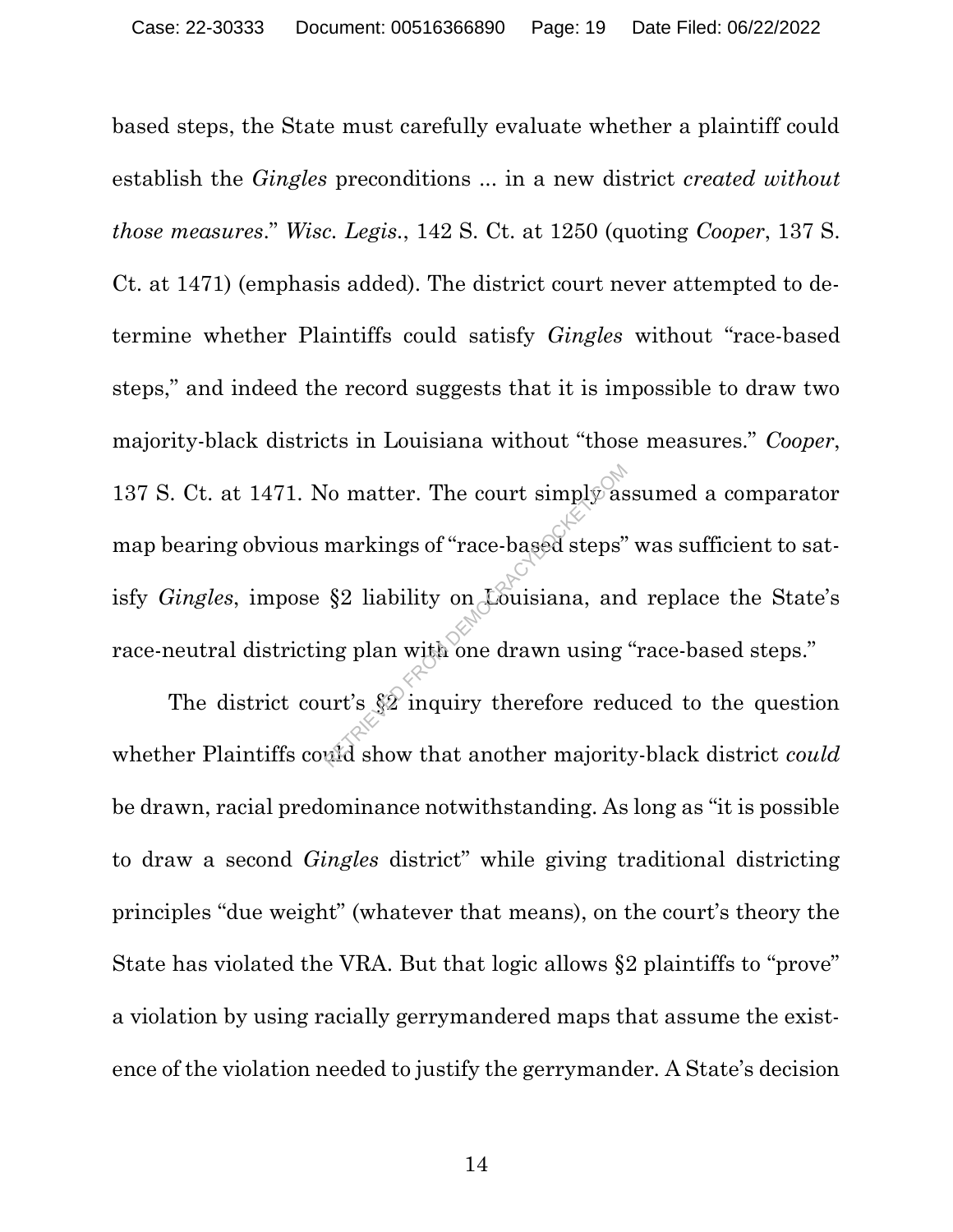not to impose litigants' preferred gerrymanders cannot possibly justify a court's "serious intrusion on the most vital of local functions." Miller, 515 U.S. at 915.

The implications of the district court's logic are astonishing. A plaintiff's comparator plans can satisfy Gingles—and thus justify invalidating a State's enacted plan—even where the comparator plan is ""drawn for predominantly racial reasons."" Op.113 (quoting Clark v. Calhoun Cnty., Miss., 88 F.3d 1393, 1406-07 (5th Cir. 1996)). That is, if the district court is correct, a plaintiff can prove §2 liability through nothing more than evidence that the State could have enacted racial gerrymanders. Section 2 requires no such thing. As has been clear in the Supreme Court for decades, a State is not required to maximize majority-minority districts whenever a plaintiff shows it is mathematically possible to do so. See, e.g., De Grandy, 512 U.S. at 1017.  $R = R$ .3d 1393, 1406-07 (5th Cir.<br>
ct, a plaintiff can prove §2 liab<br>
chat the State could have enad<br>
ces no such thing. As has been<br>
State is not required to maxime.<br>
plaintiff shows it is mathema

Trying to downplay the logical conclusion of its position, the district court asserted that assigning liability for failure to enact racial gerrymanders "makes sense, since illustrative maps drawn by demographers for litigation are not state action and thus the Equal Protection Clause is not triggered." Op.114; see also id. at 116 ("Defendants' insistence that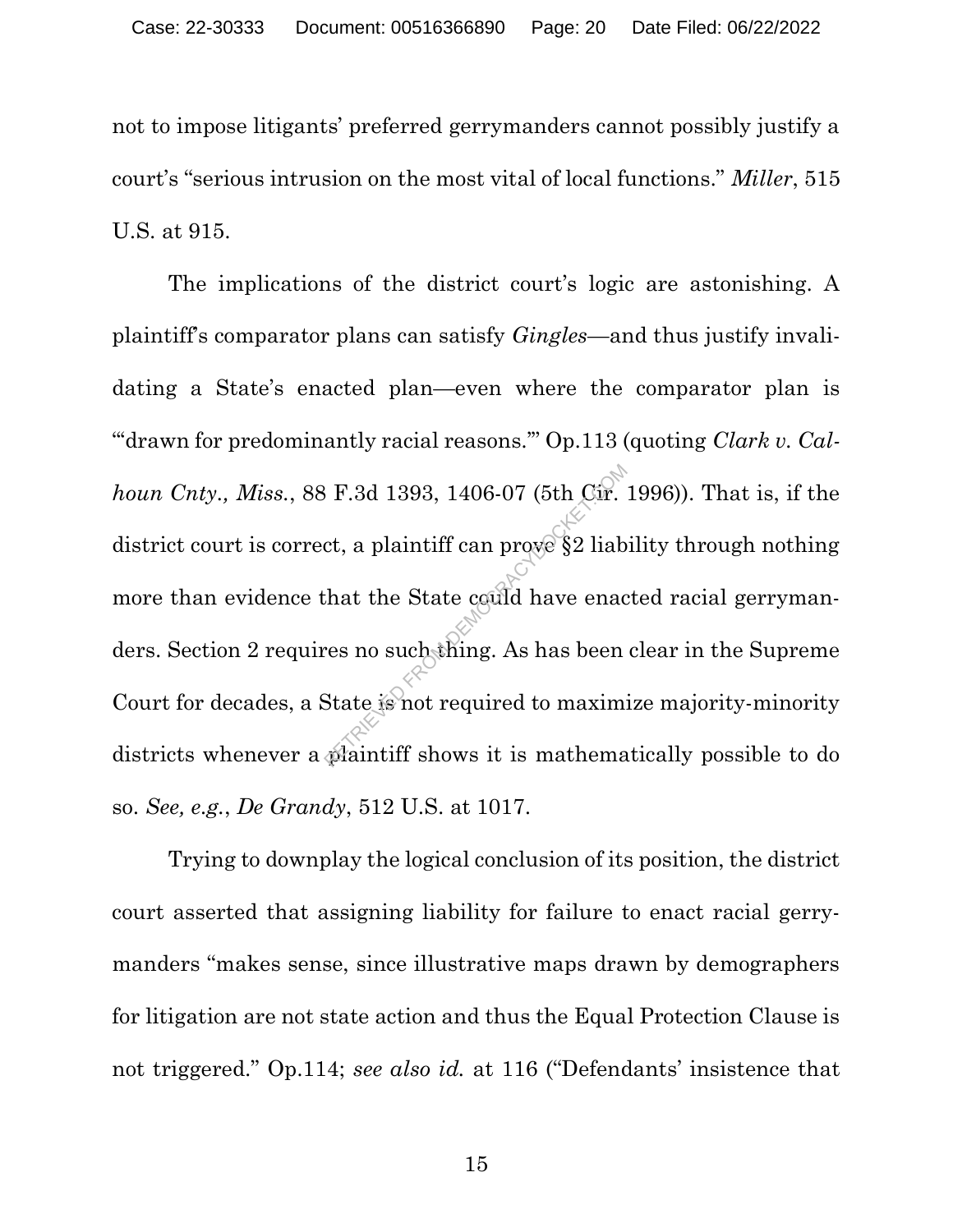illustrative maps drawn by experts for private parties are subject to Equal Protection scrutiny is legally imprecise and incorrect"). This is a constitutional shell game. The court's position reduces to the proposition that a federal court may compel a sovereign State to enact a map that violates the Equal Protection Clause all because a group of plaintiffs can show that it is possible to draw maps that violate the Equal Protection Clause—and that, on top of this, the court's order does not implicate the Equal Protection Clause. To make the argument is to refute it.

The motions panel deployed a similarly defective argument, explaining that "even if the plaintiffs had engaged in racial gerrymandering" that would not present a problem because "[i]llustrative maps are just that—illustrative," so "[t]he Legislature need not enact any of them" and is "free to consider all ... proposals or come up with new ones." Panel Op.17. "The task will be difficult," noted the court, "but the Legislature will benefit from a strong presumption that it acts in good faith." Id. at 183-84. use. To make the argument is<br>anel deployed a similarly deference of the plaintiffs had engaged in<br>present a groblem because "[i]<br>e," so "[t] he Legislature need n

That misses the point entirely. Adjudicating VRA claims in such a way would render the VRA unworkable. It would mean Plaintiffs may do what a Legislature may not. Plaintiffs' racially gerrymandered maps

16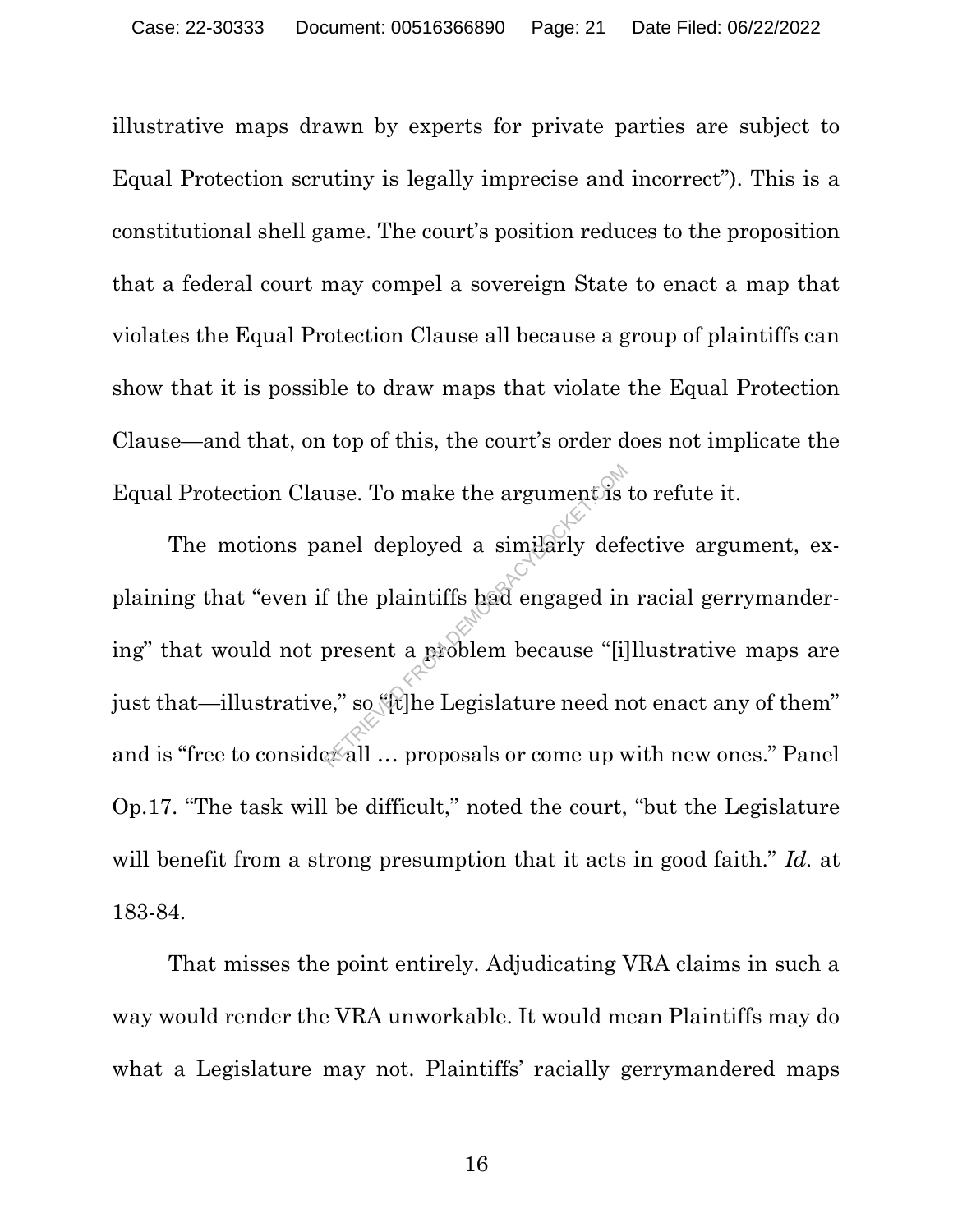prove nothing. Not only are racially gerrymandered maps useless comparators for demonstrating that the Louisiana Legislature denied black Louisianans an "equally open" political process, 52 U.S.C. §10301(b), but racially gerrymandered comparator maps provide no reason to think the Legislature could constitutionally enact the racial compositions those maps propose. The district court's approach permits federal courts to invalidate duly enacted districting plans even though no evidence suggests a State could have enacted the plan in the first place—much less that the map's enactment is necessary to remedy a wrong. Allowing plaintiffs and courts to overturn State maps based on nothing more than racially gerrymandered comparator plans will undoubtedly "transfer much"—if not all—"of the authority to regulate election procedures from the States to the federal courts." Brnovich, 141 S. Ct. at 2341. acted the plan in the first place<br>ecessary to remedy a wrong. A<br>ate maps based on nothing me<br>tor plans will undoubtedly "trutor plans will undoubtedly"<br>to regulate election procedur<br>chouch, 141 S. Ct. at 2341.

Section 2 cannot trump the Equal Protection Clause. See United States v. Wong Kim Ark, 169 U.S. 649, 701 (1898) ("[S]tatutes enacted by congress … must yield to the paramount and supreme law of the constitution."). If the statute is to survive, it must act in concert with the Constitution. And where, as here, the evidence points to Louisiana having drawn districts not "on account of race" but instead on account of neutral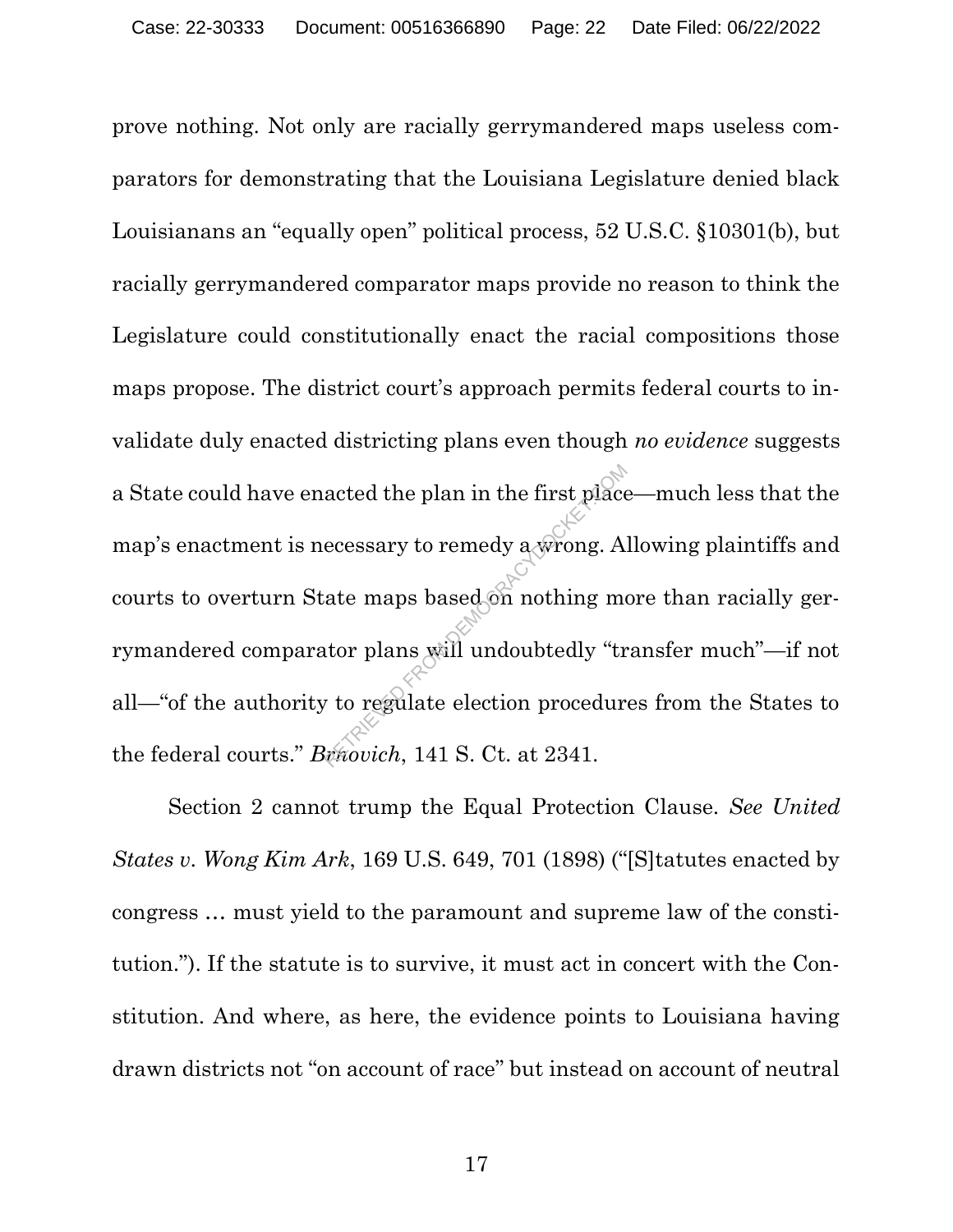redistricting principles, there is neither a statutory nor a constitutional basis to require Louisiana to redraw those districts on account of race.

### B. If the District Court's Interpretation of §2 Is Correct, then §2 Is Not Valid Fifteenth Amendment Legislation.

The Fifteenth Amendment bans racial discrimination in voting, see City of Mobile v. Bolden, 446 U.S. 55, 61 (1980) (collecting cases), and gives Congress the power "to enforce" it through "appropriate legislation," U.S. Const. amend. XV, §2. To "enforce" the amendment's non-discrimination mandate means "to put in force" or "cause to take effect." Noah Webster, American Dictionary of the English Language 447 (1865); see also City of Boerne v. Flores, 521 U.S. 507, 524 (1997). And "appropriate" legislation means law that is "suitable" or "proper." Webster, *supra*, 68. Process and the particular means "to put in force" or "depth" and Dictionary of the English  $\theta$  v. Flores, 521 \P.S. 507, 524 (1)

Accordingly, §2 cannot compel racial preferences. Cf. Bolden, 446 U.S. at 77 n.24 ("[T]he fact that there is a constitutional right to a system of jury selection that is not purposefully exclusionary does not entail a right to a jury of any particular racial composition."). That is especially true in single-member redistricting, which is a zero-sum game; moving one individual into a district generally requires moving another out. See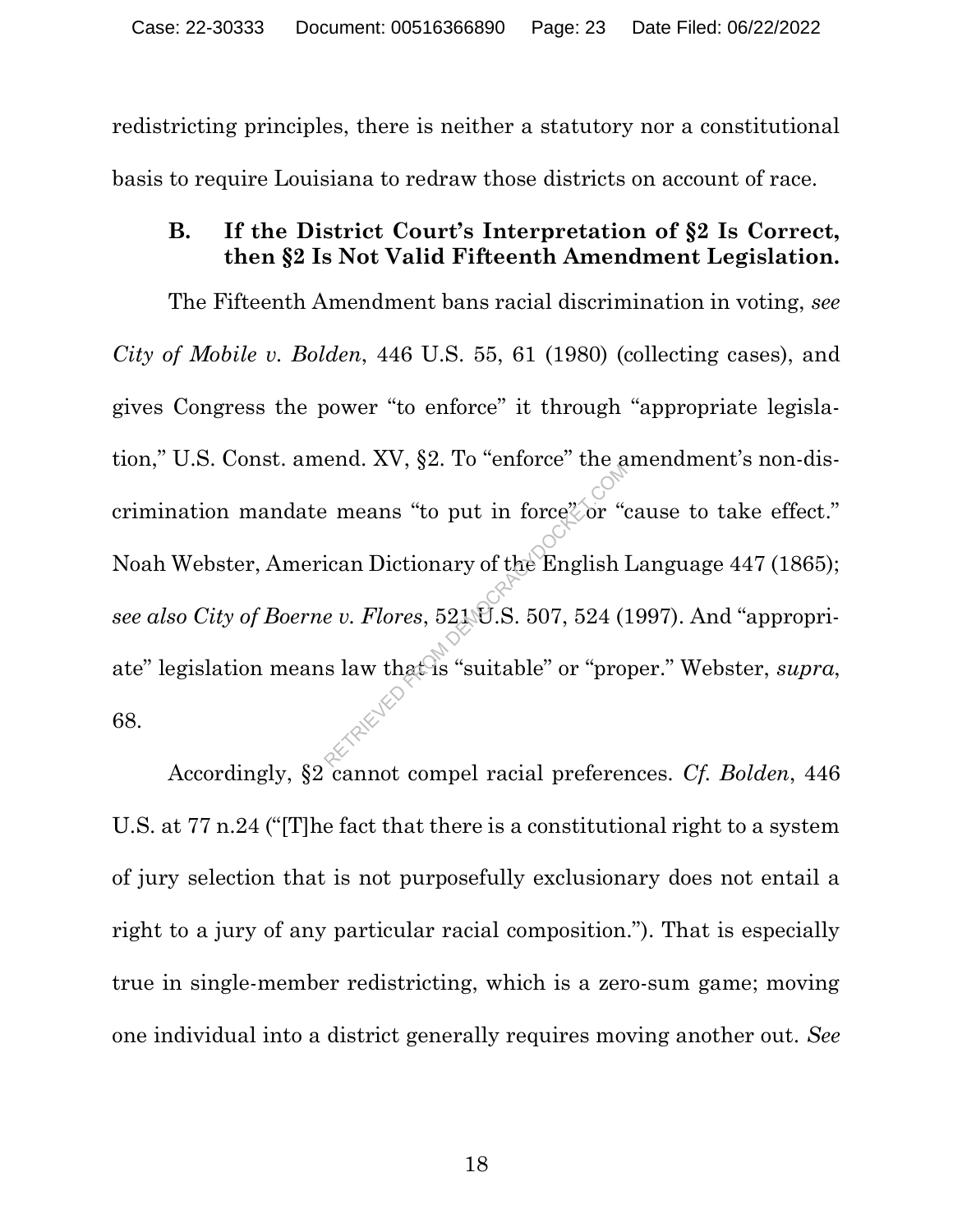Gonzalez v. City of Aurora, Ill., 535 F.3d 594, 598 (7th Cir. 2008) (Easterbrook, C.J.) ("One cannot maximize Latino influence without minimizing some other group's influence."). To be valid Fifteenth Amendment legislation, §2 instead must operate as a prohibition on "invidious discrimination." White v. Regester, 412 U.S. 755, 764 (1973).

The absence of racially discriminatory intent therefore is necessarily a relevant consideration in any "appropriate" legislation to enforce the Fifteenth Amendment. That was well understood by the 1982 Congress, which is why the Senate put up "stiff resistance" to the House's initial effort to render intent irrelevant under §2. Brnovich, 141 S. Ct. at 2332. The amended version of §2—which asks whether districts are "equally open" and requires a "totality of circumstances" inquiry—can only be understood as prescribing a means to suss out whether a voting rule was the product of "invidious discrimination." White, 412 U.S. at 764. Even as amended, disparate effects or lack of proportionality alone cannot be actionable discrimination, lest §2 exceed Congress's power under the Fifteenth Amendment. Accord Brnovich, 141 S. Ct. at 2341, 2345-46. Iment. That was well understduckers when the Senate put up "stiff resist r intent irrelevant under §2. B version of §2—which asks version  $\frac{1}{2}$  which asks version  $\frac{1}{2}$  which asks version a means to suss

The district court declared the prospect of discriminatory intent " $[n]$ ot relevant" to its §2 inquiry (Op.20), vitiating the statute's Fifteenth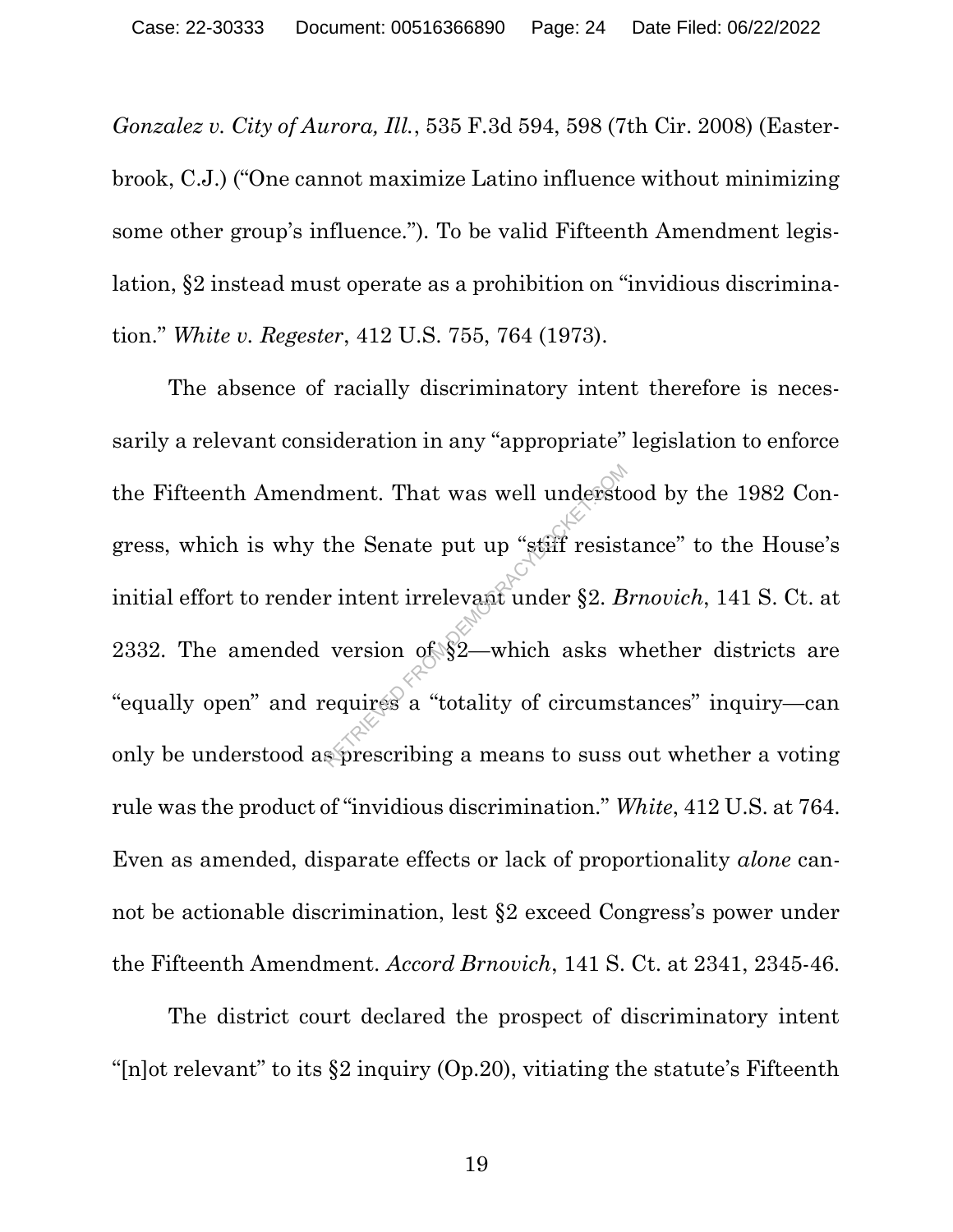Amendment mooring. And in a similarly brazen move, the court announced that a State's interest in maintaining its cores of districts "is irrelevant" to the §2 inquiry.2 Op.105. But "it is important to consider the reason[s] for the" law that set Louisiana's districting lines. Brnovich, 141 S. Ct. at 2340. And one reason for the "common practice" of making only minimal changes to a prior map's cores is to "honor[] settled expectations." Cooper, 137 S. Ct. at 1492 (Alito, J., concurring in part); see also Karcher v. Daggett, 462 U.S. 725, 740 (1983) (recognizing that "preserving the cores of prior districts" is a legitimate state interest). Core retention's well-established, non-racial justifications make it highly relevant to the question "whether a race-neutral alternative that did not add a [second] majority-black district would deny black voters equal political opportunity," Wisc. Legis., 142 S. Ct. at 1250-51, for a lack of "equal po-RETRIEVED S. 725, 740 (1983) (recognal districts" is a legitimate state<br>d, non-racial justifications matcher a race-neutral alternative<br>ck district would deny black<br>egis., 142 S. Ct. at 1250-51, fo

<sup>2</sup> The court never squared this dismissiveness with its implicit command that Louisiana retain the cores of its existing majority-black district. The court thus interprets §2 to either reject or compel core retention based entirely on a district's racial composition. That means race is, according to the district court, not merely one standalone consideration, but a factor that informs the propriety of all other considerations. Such glaringly race-driven analysis exacerbates §2's tensions with both the Fourteenth and Fifteenth Amendments. See, e.g., Shaw II, 517 U.S. at 907; Bethune-Hill, 137 S. Ct. at 798-99 (2017).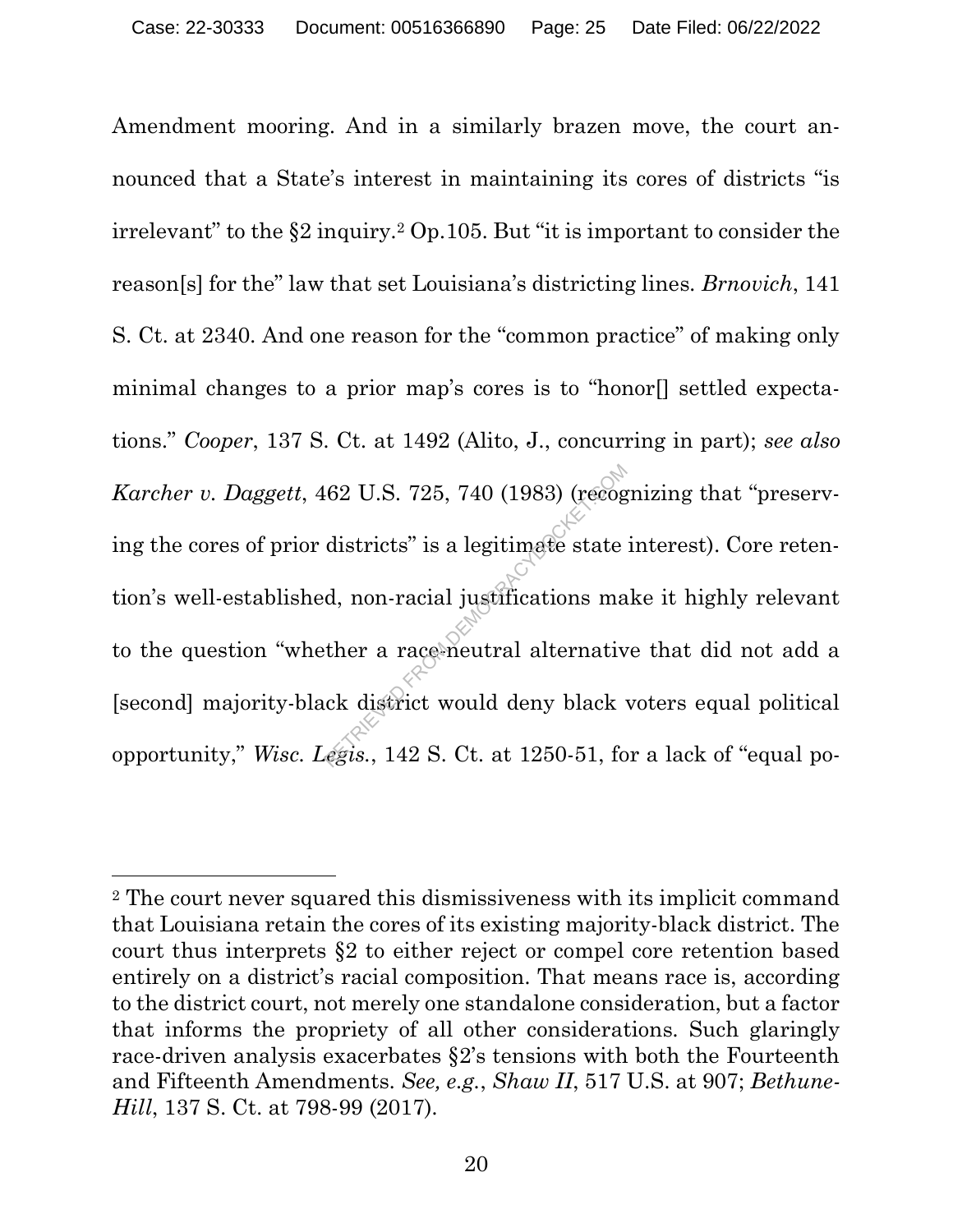litical opportunity" connotes "invidious discrimination," while the common desire to retain cores of districts does not, see White, 412 U.S. at 764; cf. Brnovich, 141 S. Ct. at 2339 ("[T]he degree to which a challenged rule has a long pedigree or is in widespread use in the United States is a circumstance that must be taken into account.").

Though Louisiana's race-neutral, least-changes congressional map bears no resemblance to the "ingenious defiance of the Constitution" that necessitated the VRA, South Carolina v. Katzenbach, 383 U.S. 301, 309 (1966), the district court used §2 to order that map replaced with a racial gerrymander. Under this approach, any State with racially polarized voting will violate §2 if it declines to create another majority-minority district wherever one is possible. See Op.127 ("[I]t will be only the very unusual case in which the plaintiffs can establish the existence of the three Gingles factors but still have failed to establish a violation of § 2 under the totality of circumstances."). To avoid liability, States must therefore consider race first and everything else second. That cannot be the law. A, South Carolina v. Katzenbad<br>urt used §2 to order that map if<br>this approach, any State with if<br>it declines to create another m<br>s possible. See Op.127 ("[I]t v<br>ch the plaintiffs can establish

Where no evidence suggests it is possible to draw two majorityblack districts in Louisiana without racial predominance—and, indeed,

21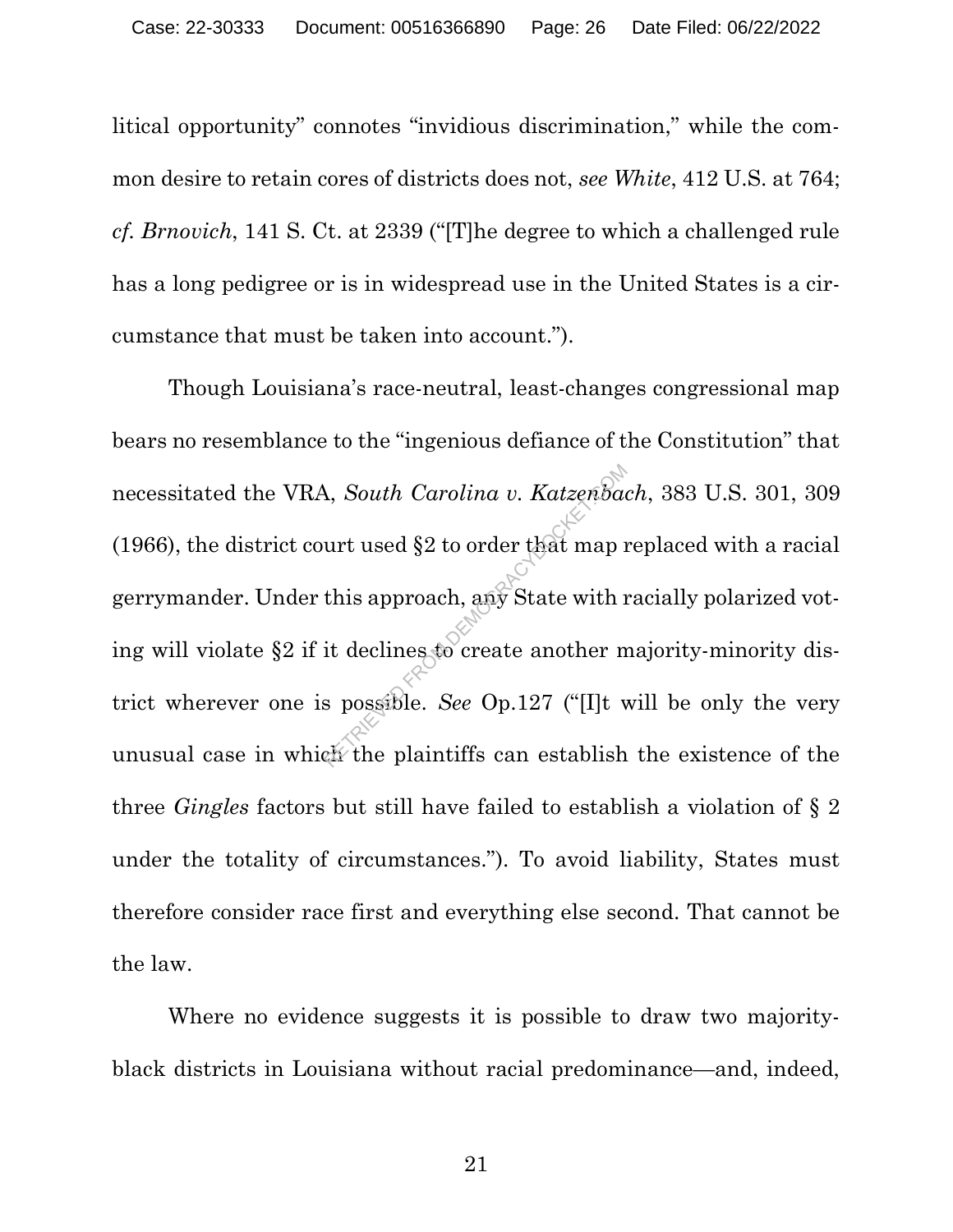the evidence suggests the contrary, see supra pp. 6-8—it is unfathomable that the VRA could compel Louisiana to depart from existing law and draw two majority-black districts anyway. The court's order ignores that any "exercise of [Congress's] Fifteenth Amendment authority even when otherwise proper still must 'consist with the letter and spirit of the Constitution." Miller, 515 U.S. at 927 (quoting McCulloch v. Maryland, 4 Wheat. 316, 421 (1819)). Requiring States' redistricting processes to bear an "uncomfortable resemblance to political apartheid," Shaw I, 509 U.S. at 647, consists with neither.

Consonant with the Fifteenth Amendment, Congress passed §2 to identify and eliminate racial discrimination, not to require it. Requiring Louisiana to racially segregate its congressional districts is not "appropriate" enforcement of the Fifteenth Amendment. The district court's formulation of §2 renders the statute "so out of proportion to a supposed remedial or preventive object that it cannot be understood as responsive to, or designed to prevent, unconstitutional behavior." Boerne, 521 U.S. at 532. If the district court is right, then §2 as applied to single-member districts has exceeded Congress's remedial authority. semblance to political aparthe<br>
neither.<br>
1 the Fifteenth Amendment, C<br>
is racial discrimination, not to<br>
segregate its congressional discrimination.

\* \* \*

22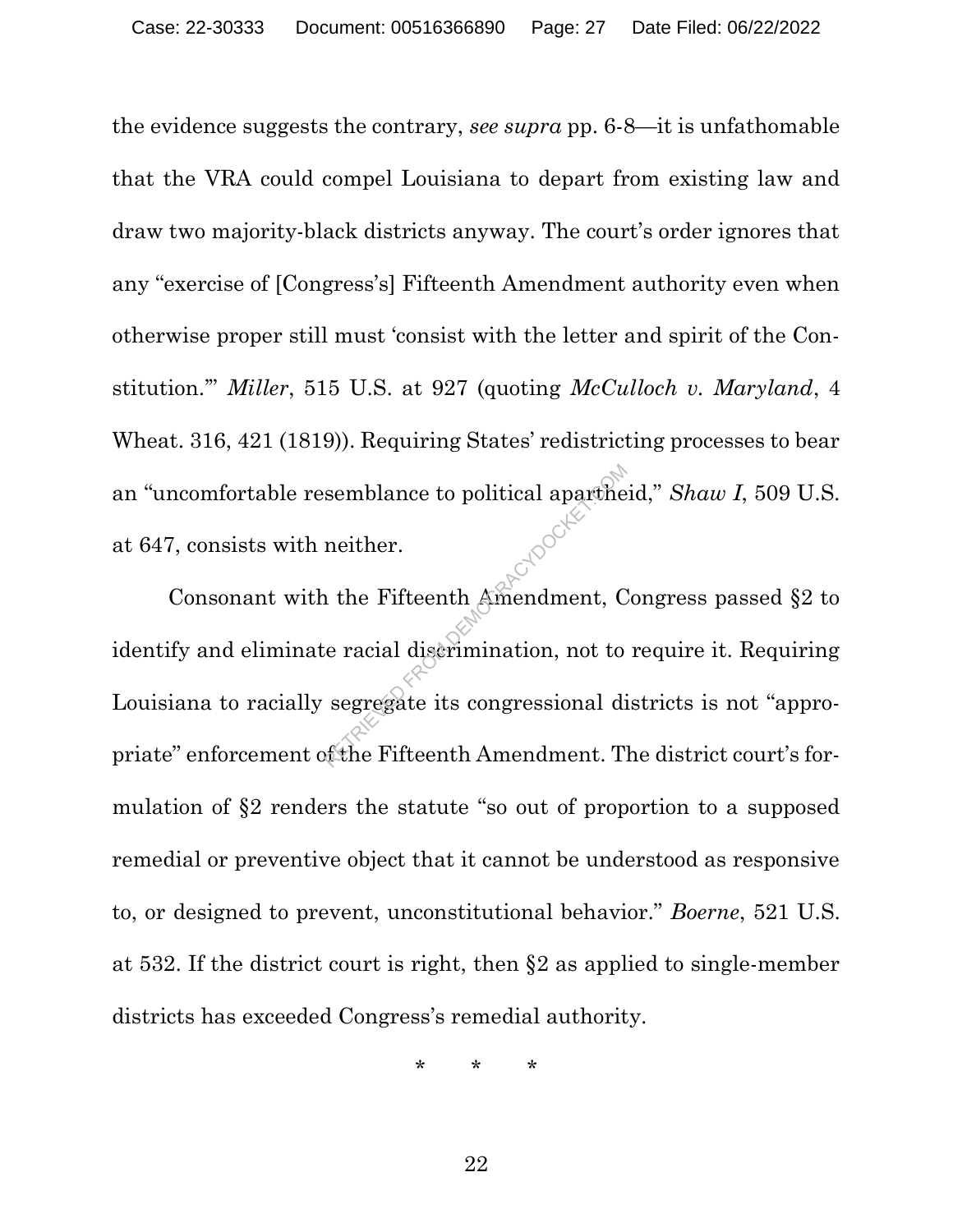The district court infringed on Louisiana's sovereign redistricting prerogatives based on a flawed interpretation of §2 that raises the same constitutional concerns as the preliminary injunction order, since stayed, for Alabama's congressional districts. The Louisiana court's order risks sowing "chaos and confusion" among candidates, election officials, and voters. Merrill, 142 S. Ct. at 880 (Kavanaugh, J., concurring). Enjoining Louisiana's enacted law at this point in the election cycle—especially given the very serious constitutional problems inherent in any plan to be put in its place—is irreconcilable with other applications of the Purcell principle in this redistricting cycle alone. Louisiana should not be forced to hastily replace its race-neutral plan with one that "reinforces the perception that members of the same racial group—regardless of their age, education, economic status, or the community in which they live—think alike, share the same political interests, and will prefer the same candidates at the polls." Shaw I, 509 U.S. at 647. When the district court in Alabama entered a similar preliminary injunction in January, the Supreme Court stayed it. See Merrill, 142 S. Ct. 879. This Court should do the same. And for similar reasons, the Court should reverse the decision below. s constitutional problems inher<br>rreconcilable with other applic<br>stricting cycle alone. Louisiana<br>race-neutral plan with one that<br>s of the same racial group—re<br>status, or the community in w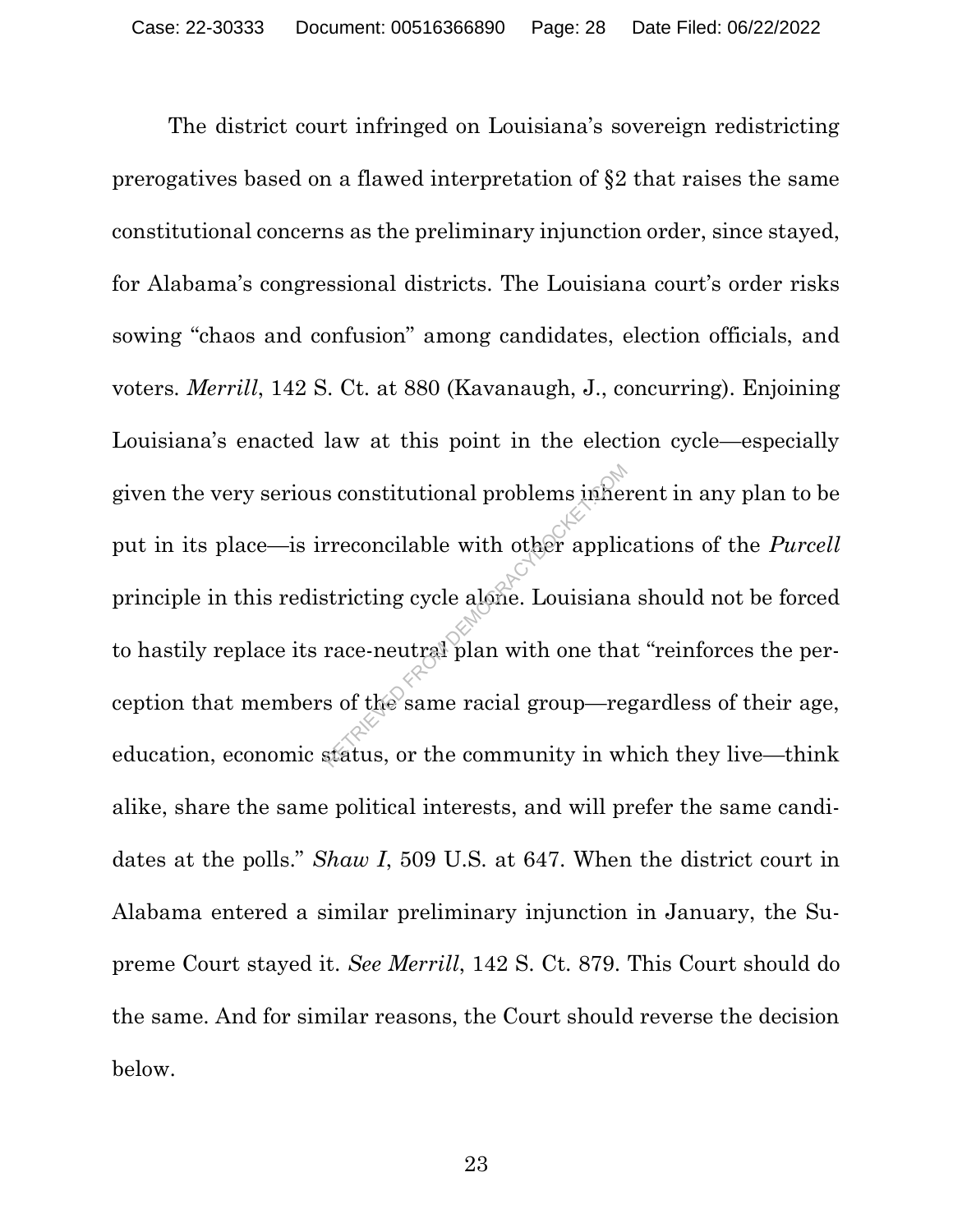## **CONCLUSION**

 This Court should immediately stay and then reverse the district court's order.

Respectfully submitted,

STEVE MARSHALL Attorney General of Alabama

s/ Edmund G. LaCour Jr. EDMUND G. LACOUR JR. Solicitor General

THOMAS A. WILSON Deputy Solicitor General

OFFICE OF THE ATT'Y GEN. 501 Washington Ave. Montgomery, AL 36130 (334) 242-7300 Edmund.LaCour@AlabamaAG.gov

RETRIEVED FROM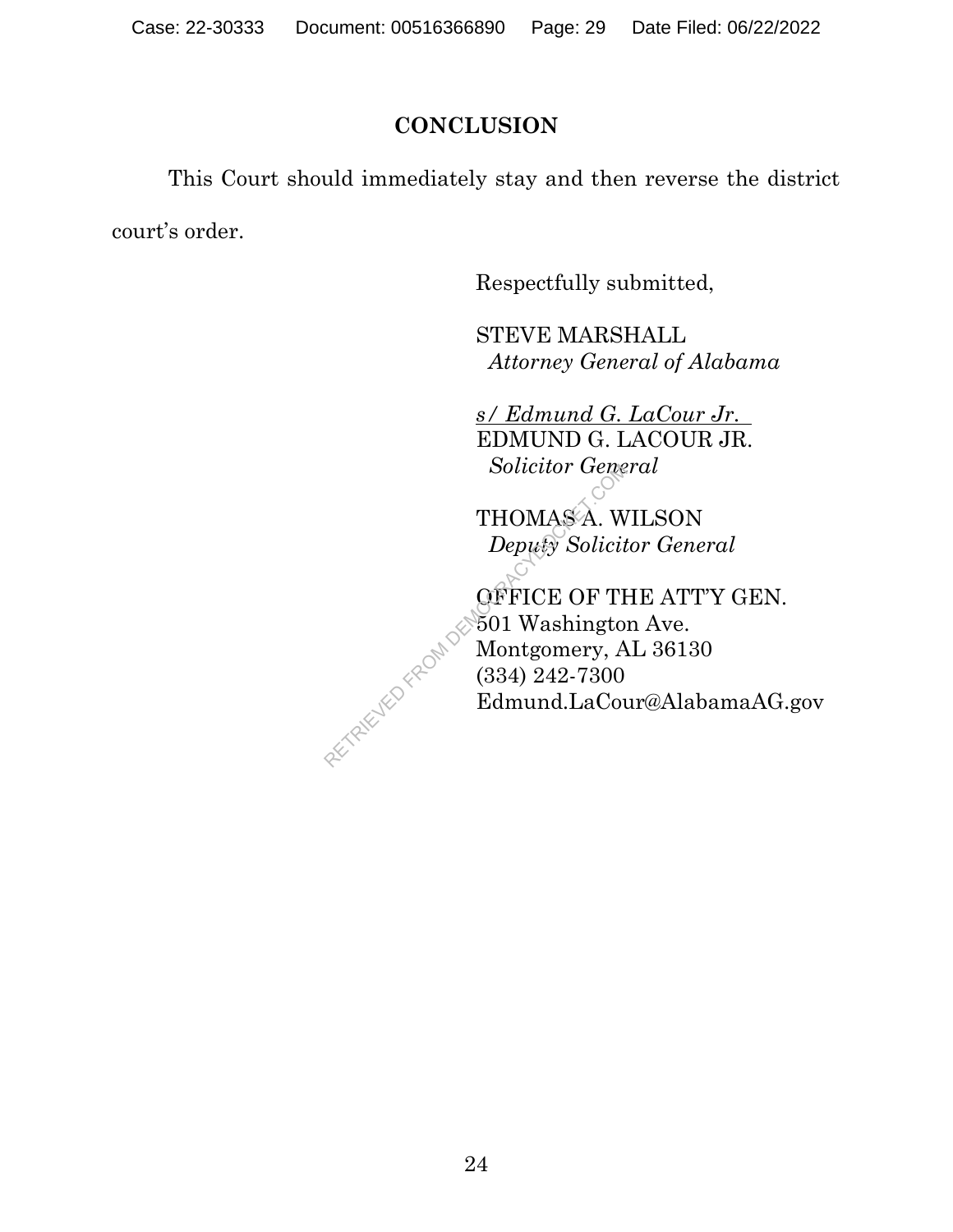## ADDITIONAL COUNSEL

LESLIE RUTLEDGE Attorney General of Arkansas

THEODORE E. ROKITA Attorney General of Indiana

LYNN FITCH Attorney General of Mississippi

AUSTIN KNUDSEN Attorney General of Montana

ALAN WILSON Attorney General of South Carolina

SEAN REYES Attorney General of Utah

CHRISTOPHER M. CARR Attorney General of Georgia

DANIEL CAMERON Attorney General of Kentucky

ERIC SCHMITT Attorney General of Missouri

JOHN M. O'CONNOR Attorney General of Oklahoma

KEN PAXTON Attorney General of Texas

PATRICK MORRISEY Attorney General of West Virginia PATRI<br>Utah<br>Exploracy Republican West Y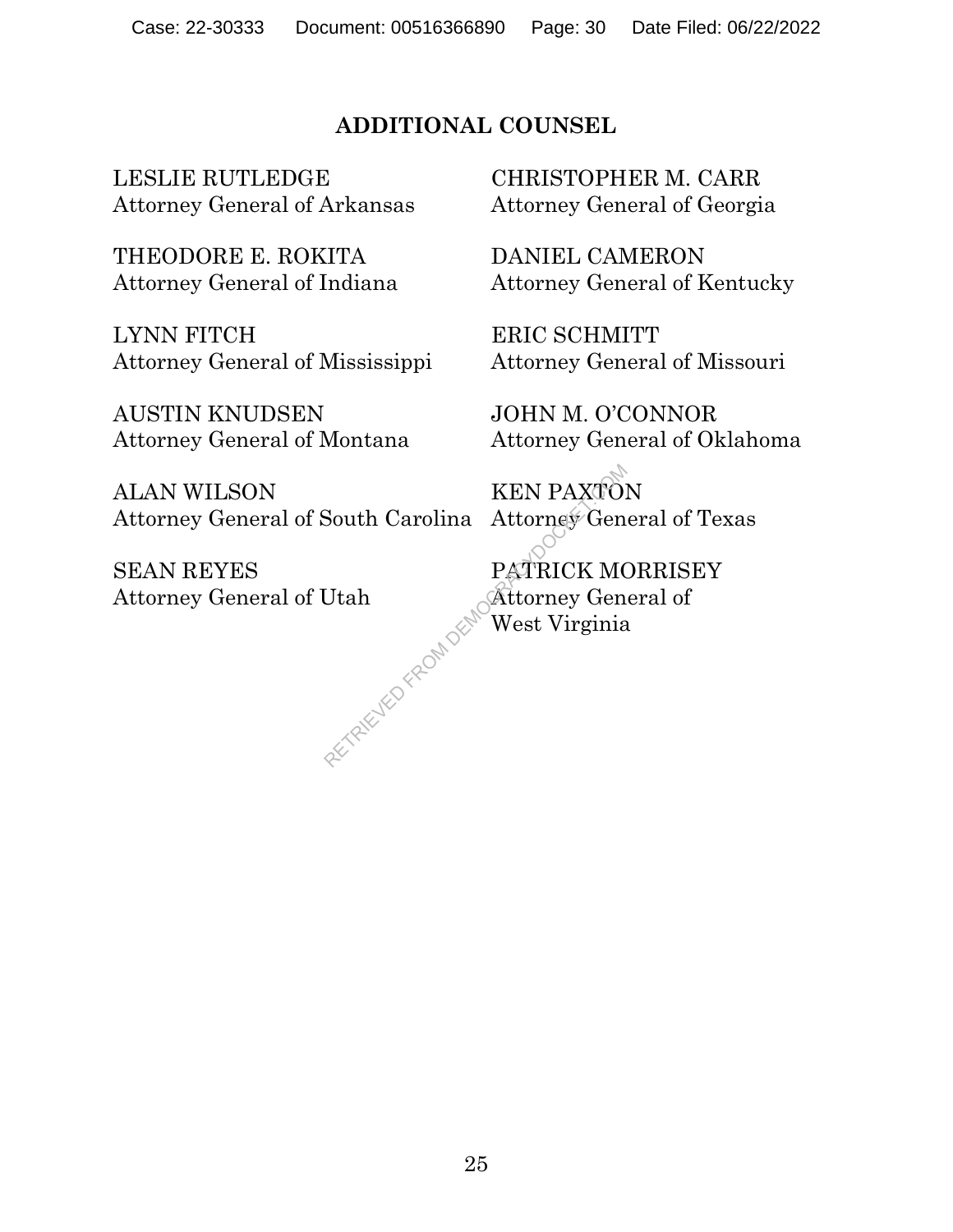## CERTIFICATE OF COMPLIANCE

 I hereby certify that the foregoing brief complies with Fed. R. App. P.  $29(a)(5)$  and  $32(a)(7)(B)(i)$  because it contains  $4,622$  words as measured by Microsoft Word software. The brief also complies with the typeface and style requirements of Fed. R. App. P.  $32(a)(5)$  &  $32(a)(6)$  because it has been prepared in a proportionally spaced typeface, 14-point Century Schoolbook.

Dated: June 22, 2022  $\frac{\sqrt{s} \, Z \, \text{Edmund } G. \text{ } La Cour Jr.}$  $\bigcirc^{\circ}$ Edmund G. LaCour Jr. 2<br>CAREWED FROM DEMOCRACY DO Edmun